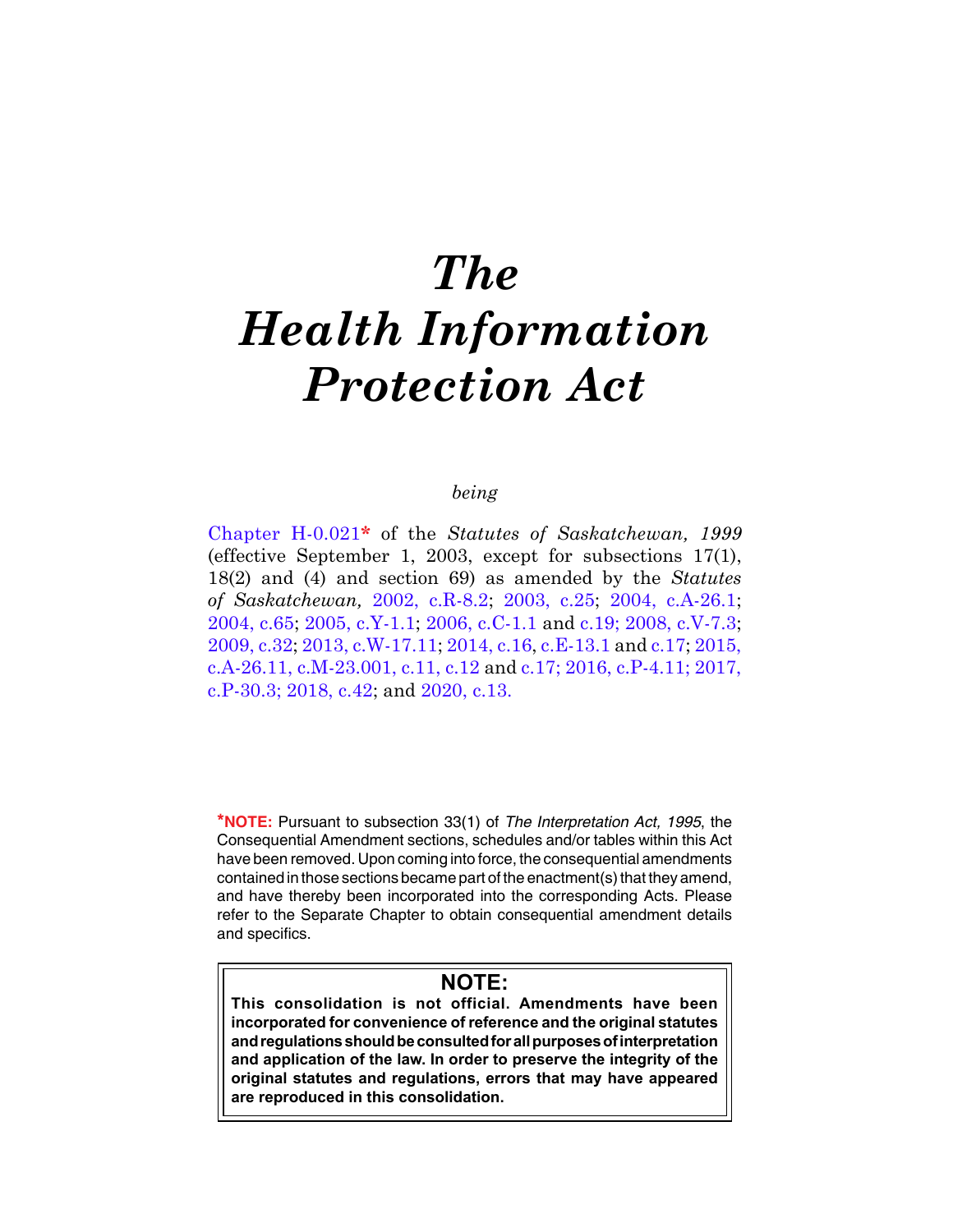# Table of Contents

#### PART I **Preliminary Matters**

- Short title
- Interpretation
- Application of Act
- Act prevails

#### PART II **Rights of the Individual**

- Consent required for use or disclosure
- Consent
- Right to revoke consent
- Rights re comprehensive health record
- Right to be informed
- Right to information about disclosures without consent
- Rights re production of health services number
- Right to access by individual
- Right to request amendment
- Right to review or appeal
- Right to designate

#### PART III **Duty of Trustee to Protect Personal Health Information**

- Duty to protect
- Retention and destruction policy
- Information management service provider
- 18.1 Comprehensive health record
- Duty to collect accurate information
- Duty where one trustee discloses to another
- Duty where disclosing to persons other than trustees
- Continuing duties of trustees

#### PART IV

#### **Limits on Collection, Use and Disclosure of Personal Health Information by Trustees**

- Collection, use and disclosure on need-to-know basis
- Restrictions on collection
- Manner of collection
- Restrictions on use
- Disclosure
- Disclosure of registration information
- Use and disclosure for research
- Use or disclosure prohibited

#### PART V

#### **Access of Individuals to Personal Health Information**

- Interpretation of Part
- Right of access
- Oral request for access
- Written request for access
- Duty to assist
- Response to written request
- Extension of time
- Refusing access
- Fee
- Right of amendment

## PART VI

## **Review and Appeal**

- Interpretation of Part
- Application for review
- Review or refusal to review
- Notice of intention to review
- Conduct of review
- Powers of commissioner
- Burden of proof
- Commissioner to report
- Decision of trustee
- Appeal to court
- Powers of court on appeal

#### PART VII **Commissioner**

- Privacy powers of commissioner
- General powers of commissioner
- 54 Confidentiality
- Non-compellability

## PART VIII

## **General**

- Exercise of rights by other persons
- Information about trustees
- Decisions of trustees
- Repealed
- Annual report
- Proceedings prohibited
- Immunity from prosecution
- Regulations
- Offences

#### PART IX

#### **Transitional, Consequential Amendments and Coming into Force**

- Transitional
- S.S. 1990-91, c.F-22.01 amended
- R.S.S. 1978, c.H-15, section 12 repealed
- S.S. 1990-91, c.L-27.1 amended
- Not yet proclaimed
- R.S.S. 1978, c.S-29, section 37 amended
- Coming into force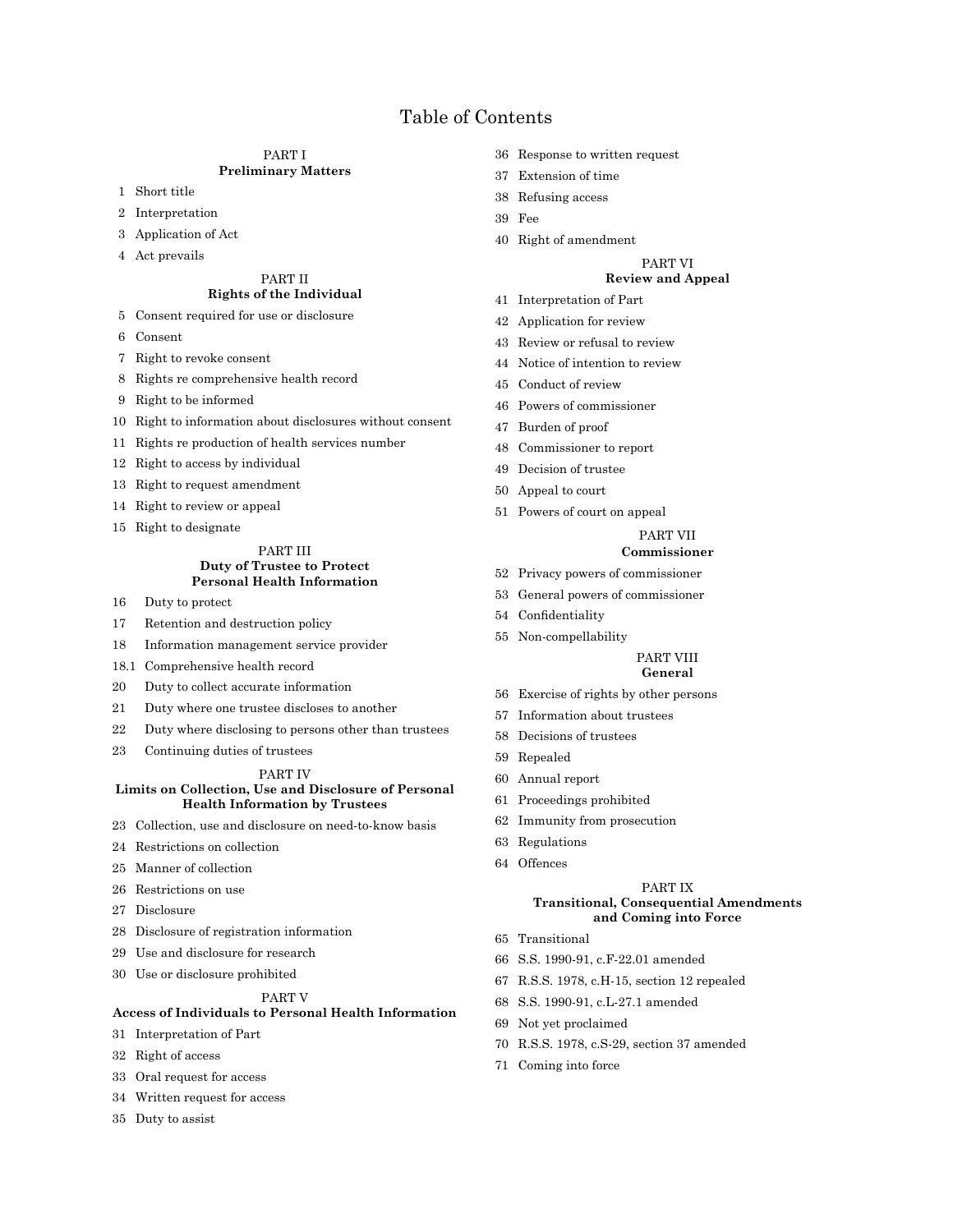# **CHAPTER H-0.021**

An Act respecting the Collection, Storage, Use and Disclosure of Personal Health Information, Access to Personal Health Information and the Privacy of Individuals with respect to Personal Health Information and making consequential amendments to other Acts

WHEREAS the Legislative Assembly recognizes the following principles with respect to personal health information:

THAT personal health information is private and shall be dealt with in a manner that respects the continuing interests of the individuals to whom it relates;

THAT individuals provide personal health information with the expectation of confidentiality and personal privacy;

THAT trustees of personal health information shall protect the confidentiality of the information and the privacy of the individuals to whom it relates;

THAT the primary purpose of the collection, use and disclosure of personal health information is to benefit the individuals to whom it relates;

THAT, wherever possible, the collection, use and disclosure of personal health information shall occur with the consent of the individuals to whom it relates;

THAT personal health information is essential to the provision of health services;

THAT, wherever possible, personal health information shall be collected directly from the individual to whom it relates;

THAT personal health information shall be collected on a need-to-know basis;

THAT individuals shall be able to obtain access to records of their personal health information;

THAT the security, accuracy and integrity of personal health information shall be protected;

THAT trustees shall be accountable to individuals with respect to the collection, use, disclosure and exercise of custody and control of personal health information;

THAT trustees shall be open about policies and practices with respect to the collection, use and disclosure of personal health information;

THEREFORE HER MAJESTY, by and with the advice and consent of the Legislative Assembly of Saskatchewan, enacts as follows: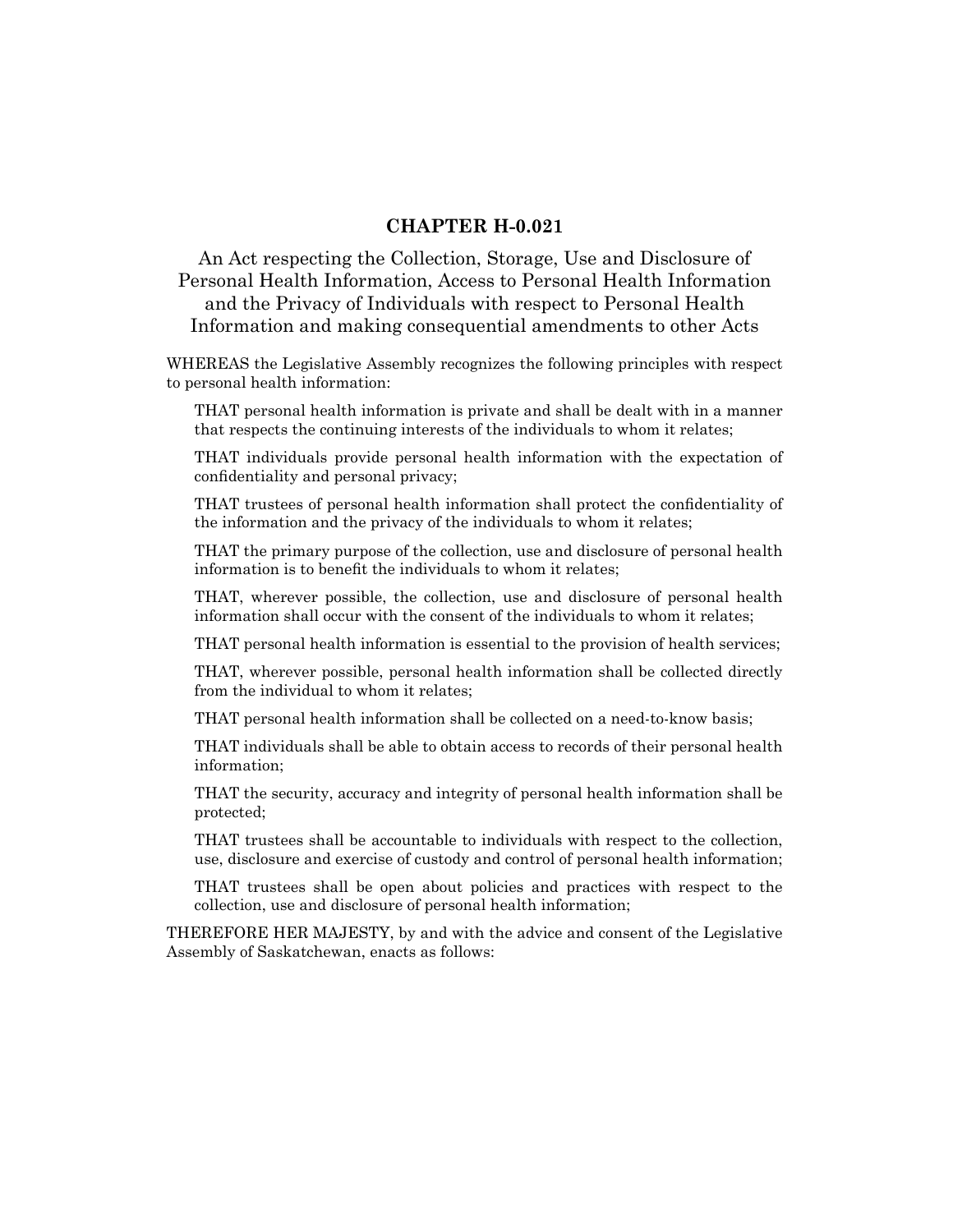## PART I **Preliminary Matters**

## **Short title**

**1** This Act may be cited as *The Health Information Protection Act*.

## **Interpretation**

**2** In this Act:

(a) **"affiliate"** means an affiliate as defined in *The Provincial Health Authority Act*;

(b) **"collect"** means to gather, obtain access to, acquire, receive or obtain personal health information from any source by any means;

(c) **"commissioner"** means the Information and Privacy Commissioner appointed pursuant to section 38 of *The Freedom of Information and Protection of Privacy Act*;

(c.1) **"comprehensive health record"** means a comprehensive health record described in subsection 18.1(2);

(d) **"de-identified personal health information"** means personal health information from which any information that may reasonably be expected to identify an individual has been removed;

(e) **"designated archive"** means an archive designated in the regulations for the purposes of section 22;

(f) **Repealed.** 2002, c.R-8.2, s.77.

(f.1) **"eHealth Saskatchewan"** means eHealth Saskatchewan created by the Lieutenant Governor in Council as a Crown corporation pursuant to *The Crown Corporations Act, 1993*;

(g) **"fiscal year"** means the period commencing on April 1 in one year and ending on March 31 in the following year;

(h) **"government institution"** means a government institution as defined in *The Freedom of Information and Protection of Privacy Act*;

(h.1) **"health care organization"** means a health care organization as defined in *The Provincial Health Authority Act*;

(h.2) **Repealed.** 2017, cP-30.3, s.11-9.

(i) **"health services number"** means a unique number assigned to an individual who is or was registered as a beneficiary to receive insured services within the meaning of *The Saskatchewan Medical Care Insurance Act*;

(j) **"information management service provider"** means a person who or body that processes, stores, archives or destroys records of a trustee containing personal health information or that provides information management or information technology services to a trustee with respect to records of the trustee containing personal health information, and includes a trustee that carries out any of those activities on behalf of another trustee, but does not include a trustee that carries out any of those activities on its own behalf;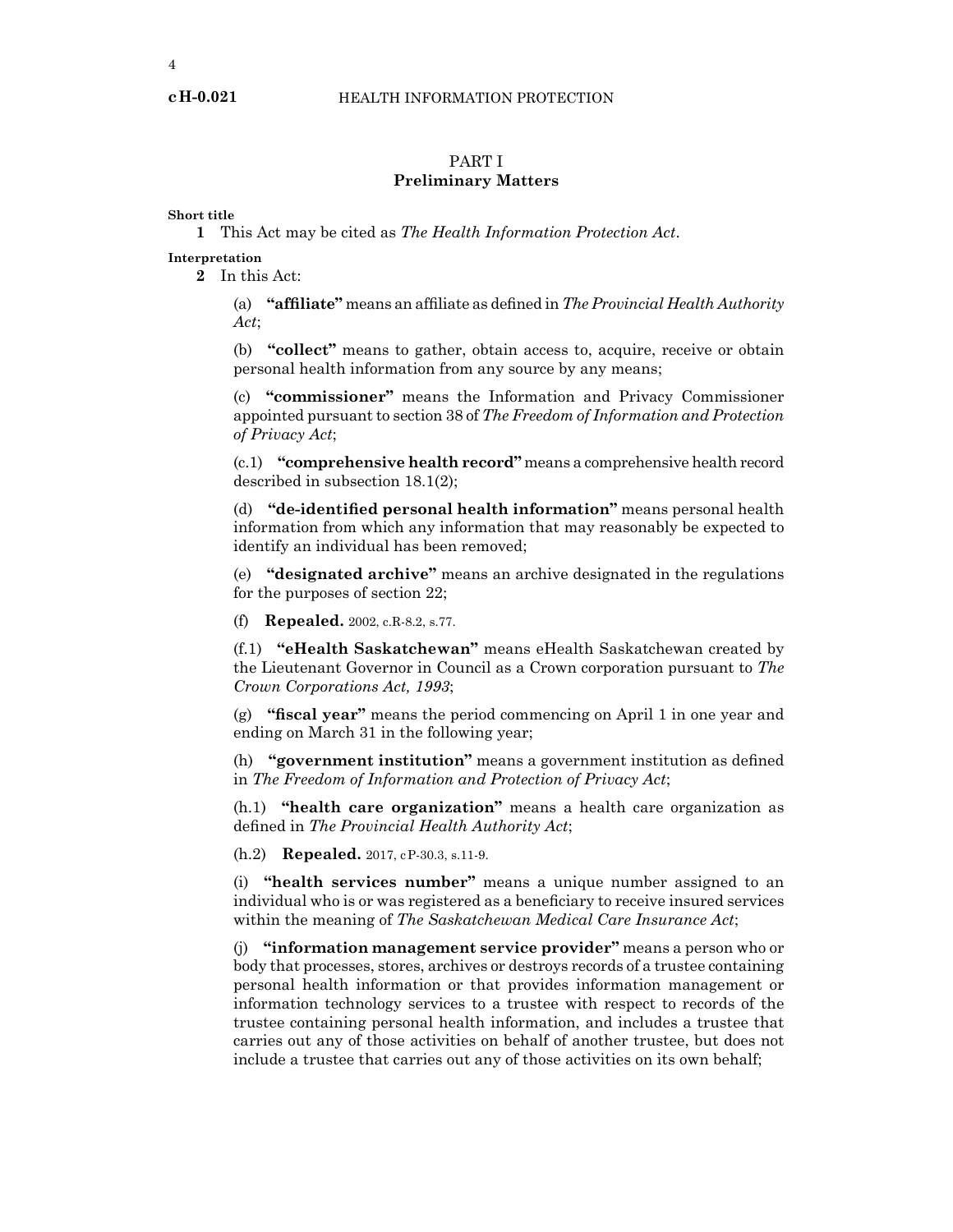(k) **"minister"** means the member of the Executive Council to whom for the time being the administration of this Act is assigned;

(l) **Repealed.** 2003, c.25, s.3.

(m) **"personal health information"** means, with respect to an individual, whether living or deceased:

(i) information with respect to the physical or mental health of the individual;

(ii) information with respect to any health service provided to the individual;

(iii) information with respect to the donation by the individual of any body part or any bodily substance of the individual or information derived from the testing or examination of a body part or bodily substance of the individual;

- (iv) information that is collected:
	- (A) in the course of providing health services to the individual; or
	- (B) incidentally to the provision of health services to the individual; or
- (v) registration information;

(n) **"prescribed"** means prescribed in the regulations;

(o) **"primary purpose"** means the purpose for which personal health information was originally collected, and includes any purpose that is consistent with that purpose;

(o.1) **"provincial health authority"** means the provincial health authority continued pursuant to *The Provincial Health Authority Act;*

(p) **"record"** means a record of information in any form and includes information that is written, photographed, recorded, digitized or stored in any manner, but does not include computer programs or other mechanisms that produce records;

(p.1) **Repealed.** 2017, cP-30.3, s.11-9.

(q) **"registration information"** means information about an individual that is collected for the purpose of registering the individual for the provision of health services, and includes the individual's health services number and any other number assigned to the individual as part of a system of unique identifying numbers that is prescribed in the regulations;

(r) **Repealed.** 2015, c.12, s.3.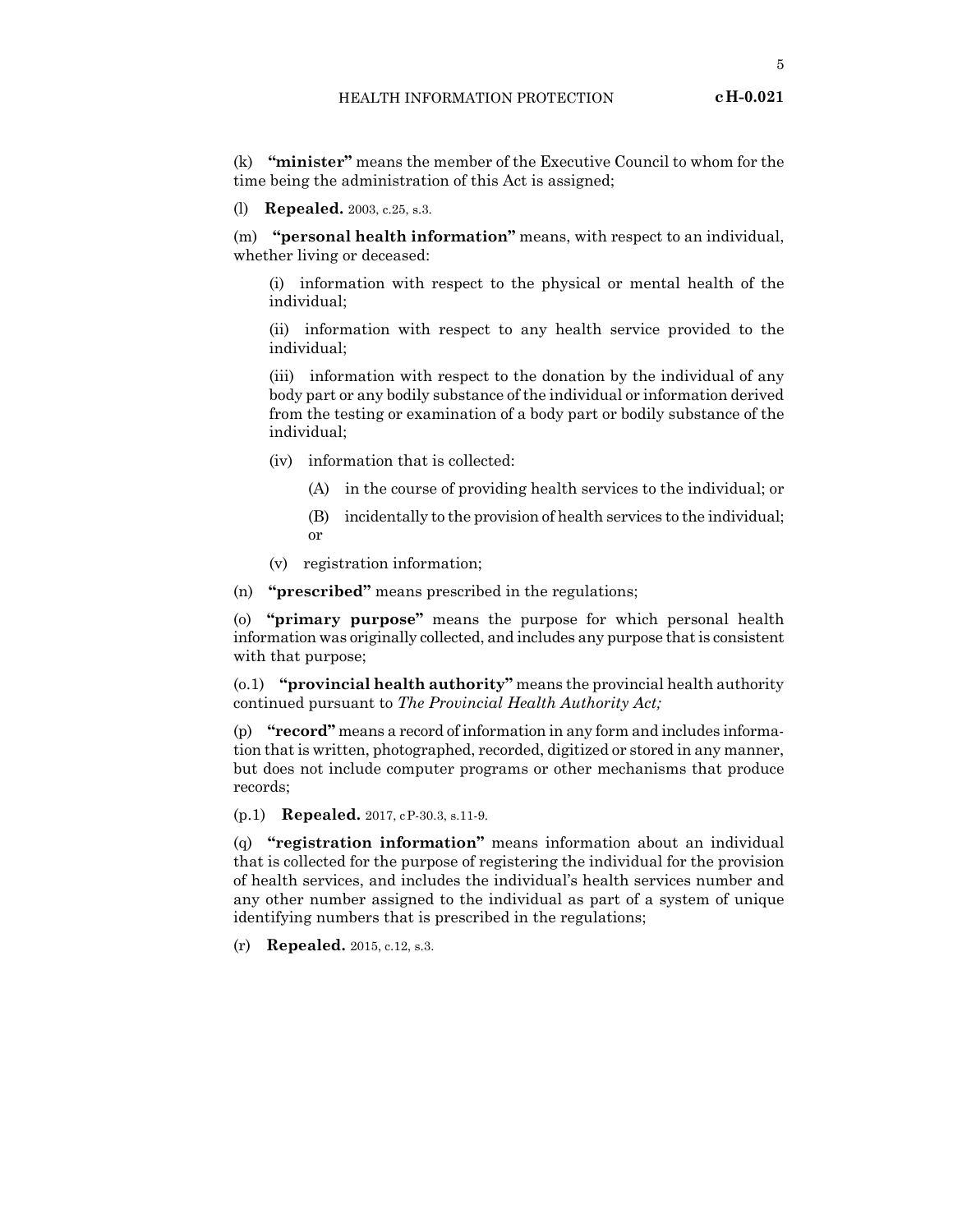(s) **"subject individual"** means the individual to whom personal health information relates;

(t) **"trustee"** means any of the following that have custody or control of personal health information:

- (i) a government institution;
- (ii) the provincial health authority or a health care organization;
- (iii) **Repealed.** 2002, c.R-8.2, s.77.
- (iv) a licensee as defined in *The Personal Care Homes Act*;

(v) a person who operates a facility as defined in *The Mental Health Services Act*;

(vi) a licensee as defined in *The Health Facilities Licensing Act*;

(vi.1) a licensee as defined in *The Patient Choice Medical Imaging Act*;

(vii) an operator as defined in *The Ambulance Act*;

(viii) a licensee as defined in *The Medical Laboratory Licensing Act, 1994*;

(ix) a proprietor as defined in *The Pharmacy and Pharmacy Disciplines Act*;

- (x) a community clinic:
	- (A) as defined in section 263 of *The Co-operatives Act, 1996*;

(B) **Repealed.** 2014, c.17, s.7.

(C) incorporated or continued pursuant to *The Non-profit Corporations Act, 1995*;

- (xi) the Saskatchewan Cancer Foundation;
- (xii) a person, other than an employee of a trustee, who is:

(A) a health professional licensed or registered pursuant to an Act for which the minister is responsible; or

(B) a member of a class of persons designated as health professionals in the regulations;

(xiii) a health professional body that regulates members of a health profession pursuant to an Act;

(xiv) a person, other than an employee of a trustee, who or body that provides a health service pursuant to an agreement with another trustee;

(xv) any other prescribed person, body or class of persons or bodies;

(u) **"use"** includes reference to or manipulation of personal health information by the trustee that has custody or control of the information, but does not include disclosure to another person or trustee.

> 1999, c.H-0.021, s.2; 2002, c.R-8.2, s.77; 2003, c.25, s.3; 2014, c.17, s.7; 2015, c.17, s.30; 2015, c.M-23.001, s.31; 2015, c.12, s.3; 2016, cP-4.11, s.34; 2017, c P-30.3, s 11; 2017, cP-30.3, s.11-9.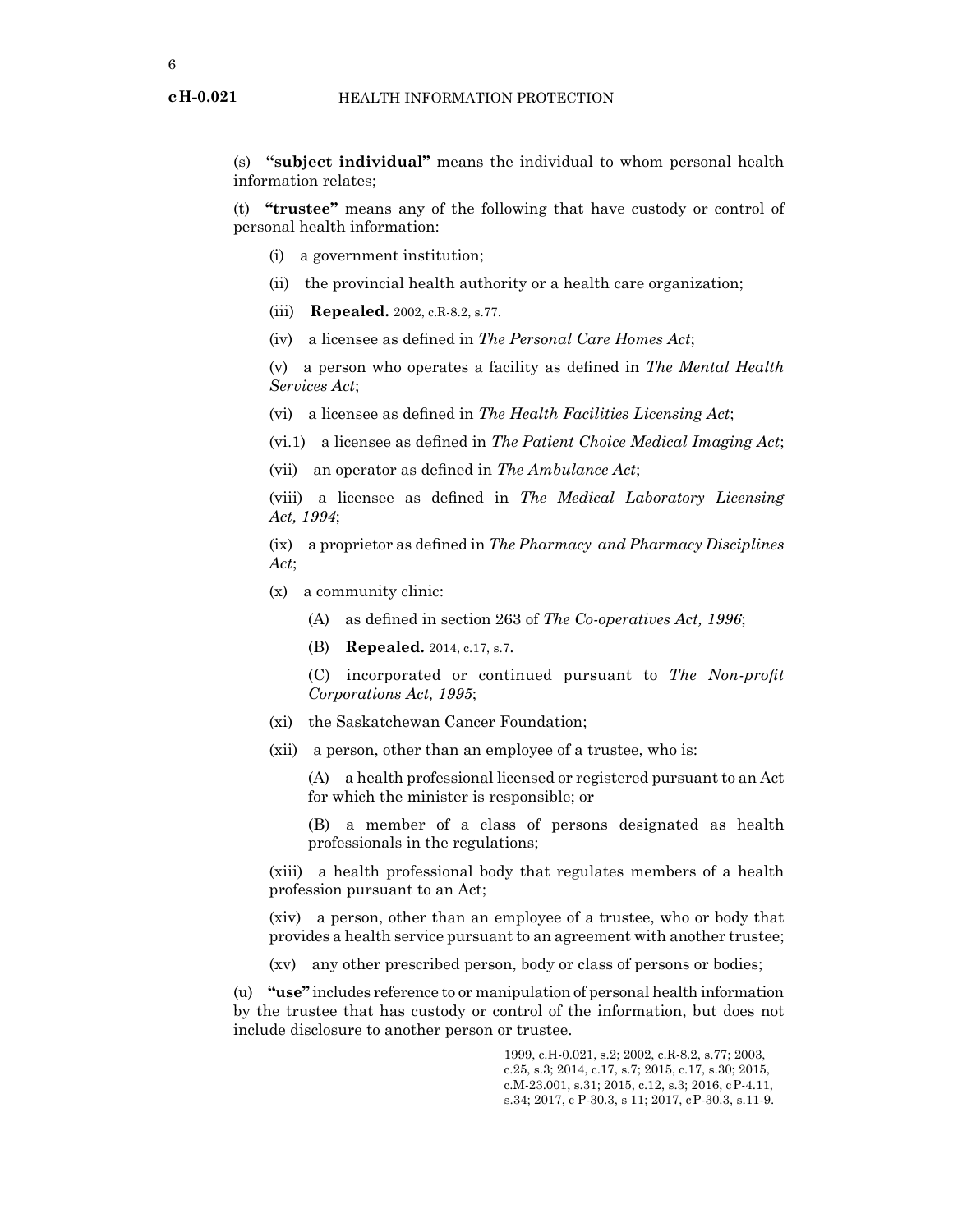**Application of Act**

**3**(1) This Act binds the Crown.

(2) This Act does not apply to:

(a) statistical information or de-identified personal health information that cannot reasonably be expected, either by itself or when combined with other information available to the person who receives it, to enable the subject individuals to be identified;

(b) personal health information about an individual who has been dead for more than 30 years; or

(c) records that are more than 120 years old.

1999, c.H-0.021, s.3.

#### **Act prevails**

**4**(1) Subject to subsections (3) to (6), where there is a conflict or inconsistency between this Act and any other Act or regulation with respect to personal health information, this Act prevails.

(2) Subsection (1) applies notwithstanding any provision in the other Act or regulation that states that the provision is to apply notwithstanding any other Act or law.

(3) Except where otherwise provided, *The Freedom of Information and Protection of Privacy Act* and *The Local Authority Freedom of Information and Protection of Privacy Act* do not apply to personal health information in the custody or control of a trustee.

(4) Subject to subsections (5) and (6), Parts II, IV and V of this Act do not apply to personal health information obtained for the purposes of:

- (a) *The Adoption Act* or *The Adoption Act, 1998*;
- (b) Part VIII of *The Automobile Accident Insurance Act*;
- (c) **Repealed.** 2006, c.C-1.1, s.26.
- (d) *The Child and Family Services Act*;
- (e) **Repealed.** 2014, c.16, s.47.
- (f) *The Public Disclosure Act*;
- (g) *The Public Health Act, 1994*;
- (g.1) *The Vital Statistics Act, 2009* or any former *Vital Statistics Act;*
- (g.2) *The Vital Statistics Administration Transfer Act;*
- (h) *The Workers' Compensation Act, 2013*;
- (h.1) *The Youth Drug Detoxification and Stabilization Act*; or

(i) any prescribed Act or regulation or any prescribed provision of an Act or regulation.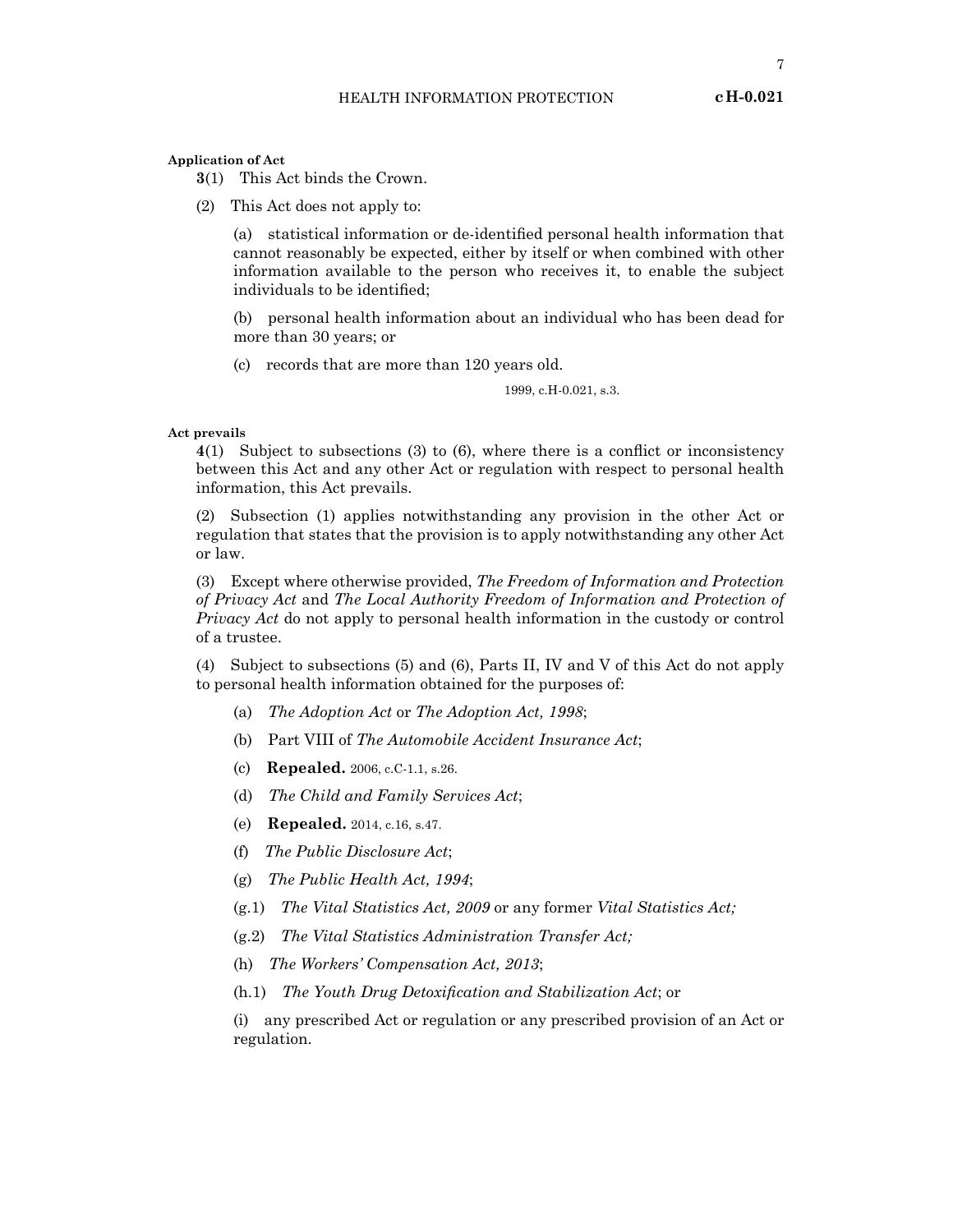(5) Sections 8 and 11 apply to the enactments mentioned in subsection (4).

(6) *The Freedom of Information and Protection of Privacy Act* and *The Local Authority Freedom of Information and Protection of Privacy Act* apply to an enactment mentioned in subsection (4) unless the enactment or any provision of the enactment is exempted from the application of those Acts by those Acts or by regulations made pursuant to those Acts.

> 1999, c.H-0.021, s.4; 2003, c.25, s.4; 2005, c.Y-1.1, s22; 2006, c.C-1.1, s.26; 2008, c.V-7.3, s.17; 2009, c.32, s.6; 2013, c.W-17.11, s.189; 2014, c.16, s.47.

## PART II **Rights of the Individual**

#### **Consent required for use or disclosure**

**5**(1) Subject to subsection (2), an individual has the right to consent to the use or disclosure of personal health information about himself or herself.

(2) A trustee shall use or disclose personal health information about an individual only:

(a) with the consent of the subject individual; or

(b) in accordance with a provision of this Act that authorizes the use or disclosure.

- (3) **Repealed.** 2003, c.25, s.5.
- (4) **Repealed.** 2003, c.25, s.5.

1999, c.H-0.021, s.5; 2003, c.25, s.5.

#### **Consent**

**6**(1) Where consent is required by this Act for the collection, use or disclosure of personal health information, the consent:

- (a) must relate to the purpose for which the information is required;
- (b) must be informed;
- (c) must be given voluntarily; and
- (d) must not be obtained through misrepresentation, fraud or coercion.

(2) A consent to the collection, use or disclosure of personal health information is informed if the individual who gives the consent is provided with the information that a reasonable person in the same circumstances would require in order to make a decision about the collection, use or disclosure of personal health information.

- (3) A consent may be given that is effective for a limited period.
- (4) Consent may be express or implied unless otherwise provided.
- (5) An express consent need not be in writing.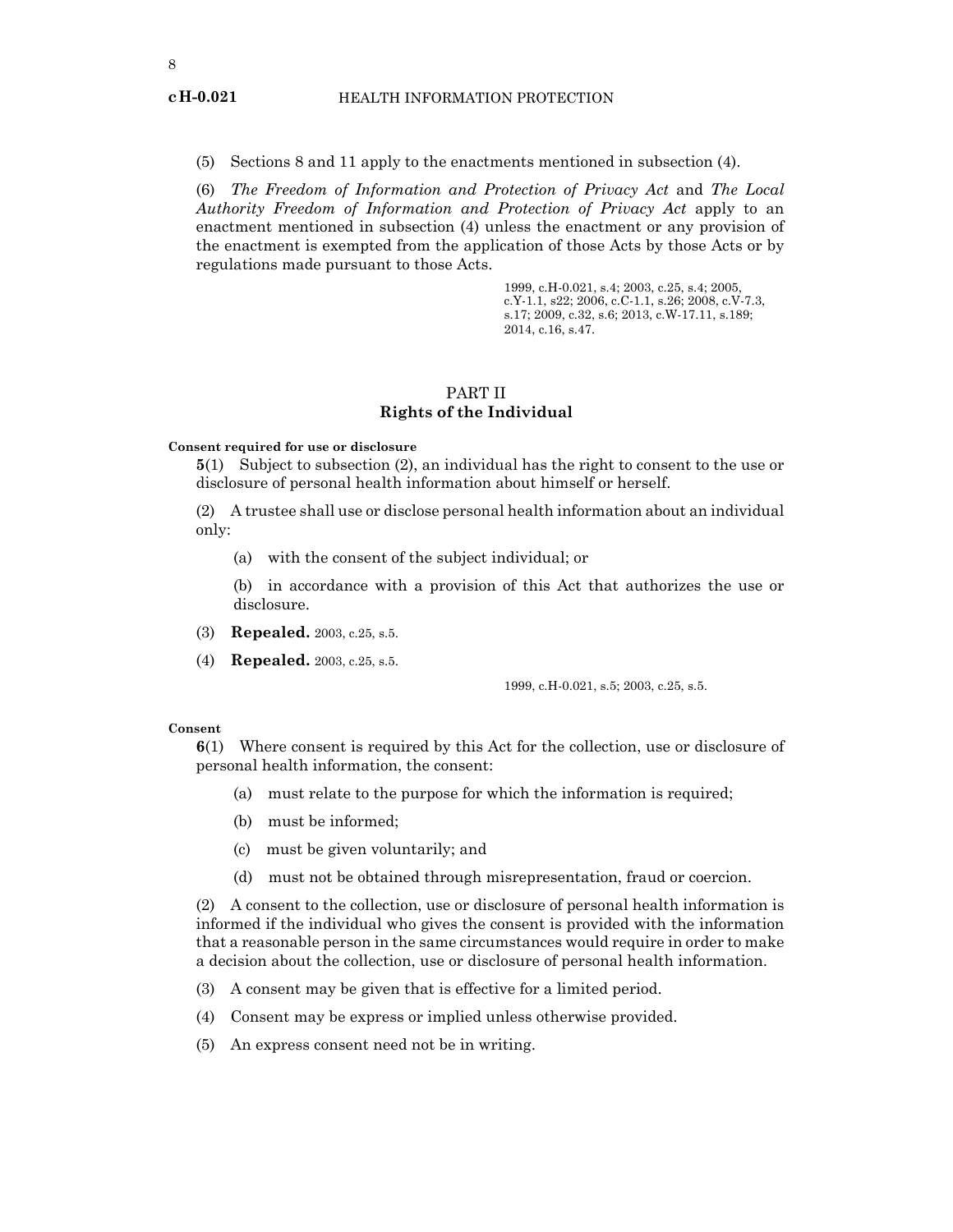(6) A trustee, other than the trustee who obtained the consent, may act in accordance with an express consent in writing or a record of an express consent having been given without verifying that the consent meets the requirements of subsection (1) unless the trustee who intends to act has reason to believe that the consent does not meet those requirements.

1999, c.H-0.021, s.6.

#### **Right to revoke consent**

**7**(1) An individual may revoke his or her consent to the collection of personal health information or to the use or disclosure of personal health information in the custody or control of a trustee.

(2) A consent may be revoked at any time, but no revocation shall have retroactive effect.

(3) A trustee must take all reasonable steps to comply with a revocation of consent promptly after receiving the revocation.

1999, c.H-0.021, s.7.

#### **Rights re comprehensive health record**

**8**(1) An individual has the right to prevent access to a comprehensive health record of that individual's personal health information.

(2) In the case of a comprehensive health record created and controlled by eHealth Saskatchewan, the subject individual may require that the record not be disclosed to trustees by giving a written direction, in the prescribed form, to eHealth Saskatchewan.

(3) In the case of a comprehensive health record created and controlled by a person prescribed for the purposes of subsection 18.1(1), the subject individual may require that the record not be disclosed to trustees by giving a written direction, in the prescribed form, to the prescribed person.

(4) eHealth Saskatchewan shall comply with every written direction pursuant to subsection (2) that it receives, and each prescribed person shall comply with every written direction pursuant to subsection (3) that the prescribed person receives.

2003, c.25, s.6; 2015, c.12, s.4.

#### **Right to be informed**

**9**(1) An individual has the right to be informed about the anticipated uses and disclosures of the individual's personal health information.

(2) When a trustee is collecting personal health information from the subject individual, the trustee must take reasonable steps to inform the individual of the anticipated use and disclosure of the information by the trustee.

(3) A trustee must establish policies and procedures to promote knowledge and awareness of the rights extended to individuals by this Act, including the right to request access to their personal health information and to request amendment of that personal health information.

1999, c.H-0.021, s.9.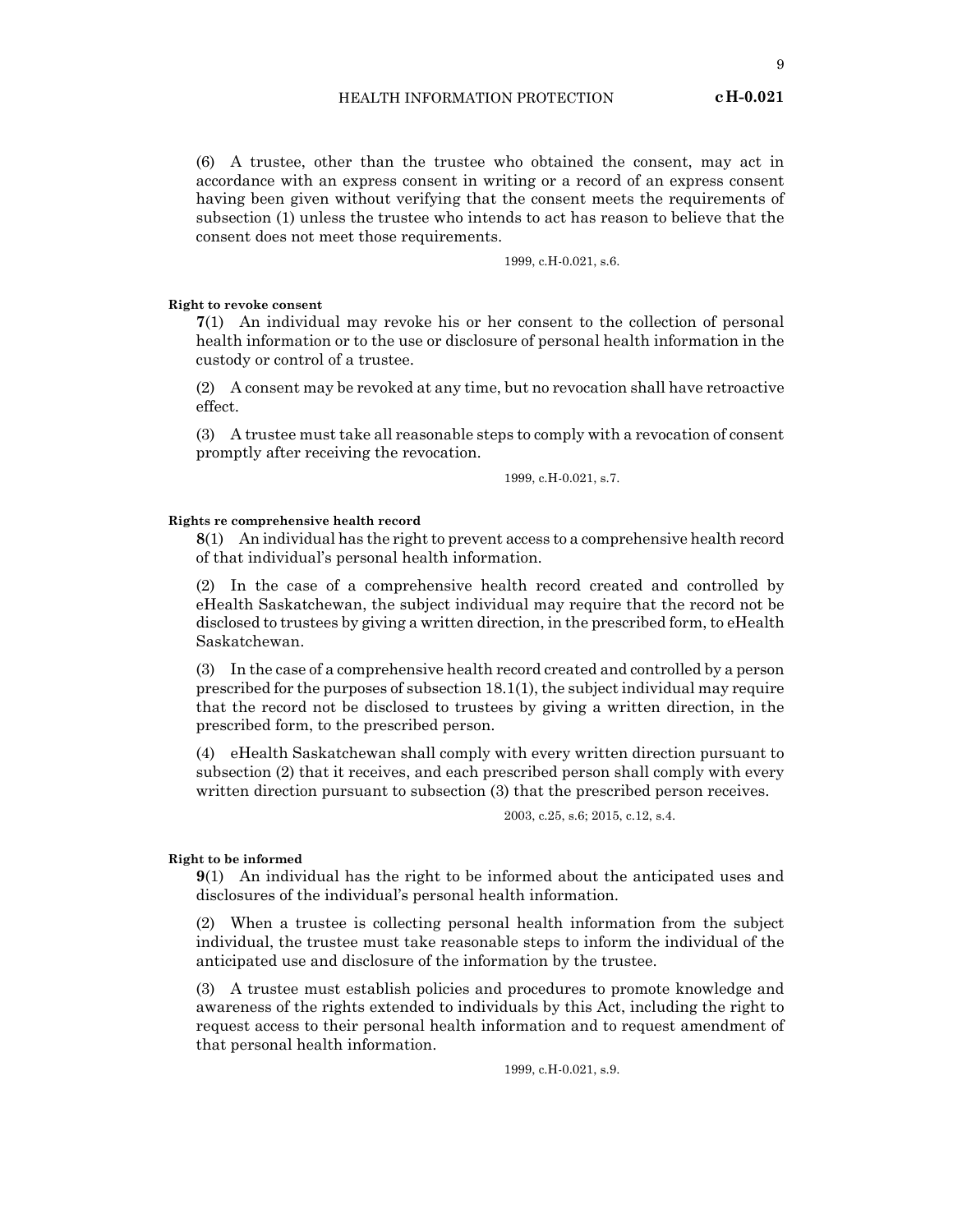## **Right to information about disclosures without consent**

**10**(1) A trustee must take reasonable steps to ensure that the trustee is able to inform an individual about any disclosures of that individual's personal health information made without the individual's consent after the coming into force of this section.

(2) This section does not apply to the disclosure of personal health information for the purposes or in the circumstances set out in subsection 27(2).

1999, c.H-0.021, s.10; 2003, c.25, s.7.

#### **Rights re production of health services number**

**11**(1) An individual has the right to refuse to produce his or her health services number or any other prescribed identifying number to any person, other than a trustee who is providing a health service, as a condition of receiving a service.

(2) Except as provided in subsection (3), no person shall require an individual to produce a health services number as a condition of receiving any product or service.

(3) A person may require the production of another person's health services number:

- (a) for purposes related to:
	- (i) the provision of publicly funded health services to the other person;
	- (ii) the provision of a health service or program by a trustee; or
- (b) where authorized to do so by an Act or regulation.

1999, c.H-0.021, s.11.

### **Right to access by individual**

**12** In accordance with Part V, an individual has the right to request access to personal health information about himself or herself that is contained in a record in the custody or control of a trustee.

1999, c.H-0.021, s.12.

#### **Right to request amendment**

**13** In accordance with Part V, an individual who is given access to a record that contains personal health information with respect to himself or herself is entitled:

(a) to request amendment of the personal health information contained in the record if the person believes that there is an error or omission in it; or

(b) if an amendment is requested but not made, to require that a notation to that effect be made in the record.

1999, c.H-0.021, s.13.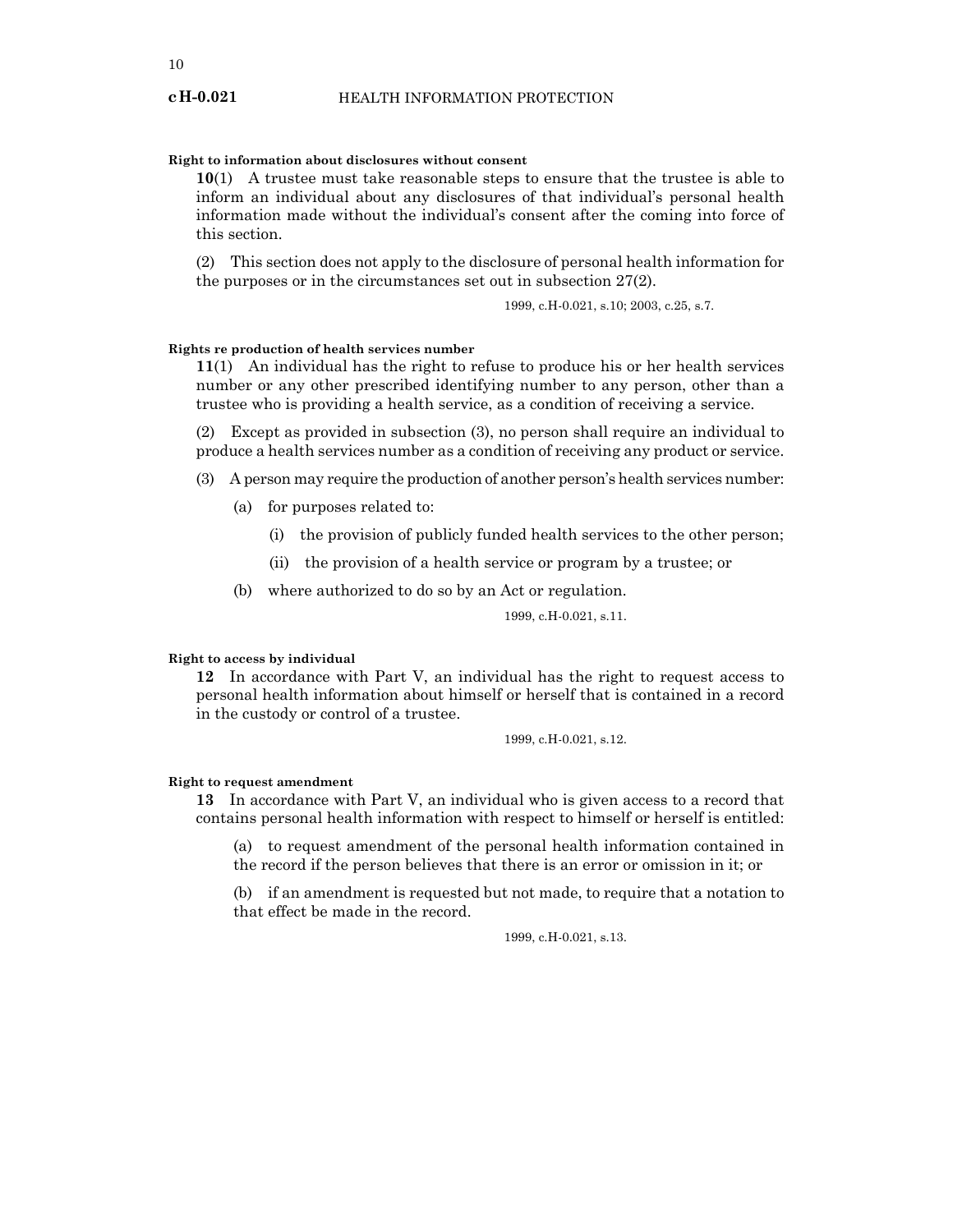#### **Right to review or appeal**

**14** In accordance with Part VI, an individual has the right to apply to the commissioner to request a review of an action taken or a decision made by a trustee with respect to the individual's personal health information and to appeal to the court a decision made by a trustee with respect to the trustee's compliance or non-compliance with a recommendation by the commissioner.

1999, c.H-0.021, s.14.

#### **Right to designate**

**15** An individual may designate in writing another person to exercise on behalf of the individual any of the individual's rights or powers with respect to personal health information.

1999, c.H-0.021, s.15; 2003, c.25, s.8.

## PART III **Duty of Trustee to Protect Personal Health Information**

#### **Duty to protect**

**16** Subject to the regulations, a trustee that has custody or control of personal health information must establish policies and procedures to maintain administrative, technical and physical safeguards that will:

- (a) protect the integrity, accuracy and confidentiality of the information;
- (b) protect against any reasonably anticipated:
	- (i) threat or hazard to the security or integrity of the information;
	- (ii) loss of the information; or

(iii) unauthorized access to or use, disclosure or modification of the information; and

(c) otherwise ensure compliance with this Act by its employees.

1999, c.H-0.021, s.16.

## **Retention and destruction policy 17**(1) **Not yet proclaimed.**

(2) A trustee must ensure that:

(a) personal health information stored in any format is retrievable, readable and useable for the purpose for which it was collected for the full retention period of the information established in the policy mentioned in subsection (1); and

(b) personal health information is destroyed in a manner that protects the privacy of the subject individual.

1999, c.H-0.021, s.17.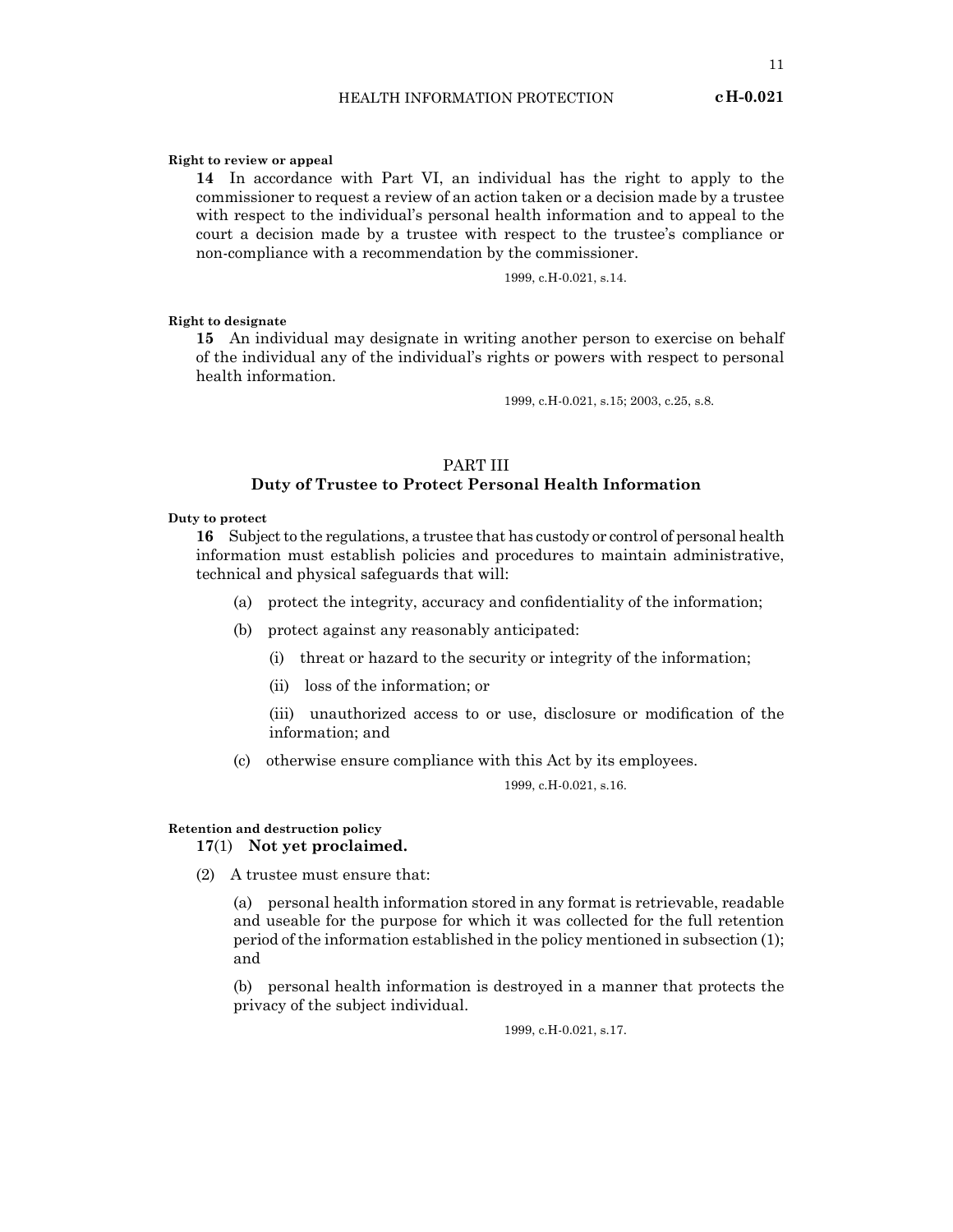#### **Information management service provider**

**18**(1) A trustee may provide personal health information to an information management service provider:

(a) for the purpose of having the information management service provider process, store, archive or destroy the personal health information for the trustee;

(b) to enable the information management service provider to provide the trustee with information management or information technology services;

(c) for the purpose of having the information management service provider take custody and control of the personal health information pursuant to section 22 when the trustee ceases to be a trustee; or

(d) for the purpose of combining records containing personal health information.

## (2) **Not yet proclaimed.**

(3) An information management service provider shall not use, disclose, obtain access to, process, store, archive, modify or destroy personal health information received from a trustee except for the purposes set out in subsection (1).

## (4) **Not yet proclaimed.**

(5) If a trustee is also an information management service provider and has received personal health information from another trustee in accordance with subsection (1), the trustee receiving the information is deemed to be an information management service provider for the purposes of that personal health information and does not have any of the rights and duties of a trustee with respect to that information.

1999, c.H-0.021, s.18; 2003, c.25, s.9.

#### **Comprehensive health record**

**18.1**(1) Subject to the terms of any agreements made pursuant to subsection 18(2), eHealth Saskatchewan or a prescribed person may create comprehensive health records with respect to individuals.

- (2) A comprehensive health record with respect to an individual:
	- (a) consists of records containing the individual's personal health information that are provided by two or more trustees;
	- (b) is created for the purposes of:
		- (i) compiling a complete health history of the individual; and
		- (ii) providing access to that history to any trustee; and

(c) is stored and controlled by eHealth Saskatchewan or the prescribed person that created it.

#### **cH-0.021**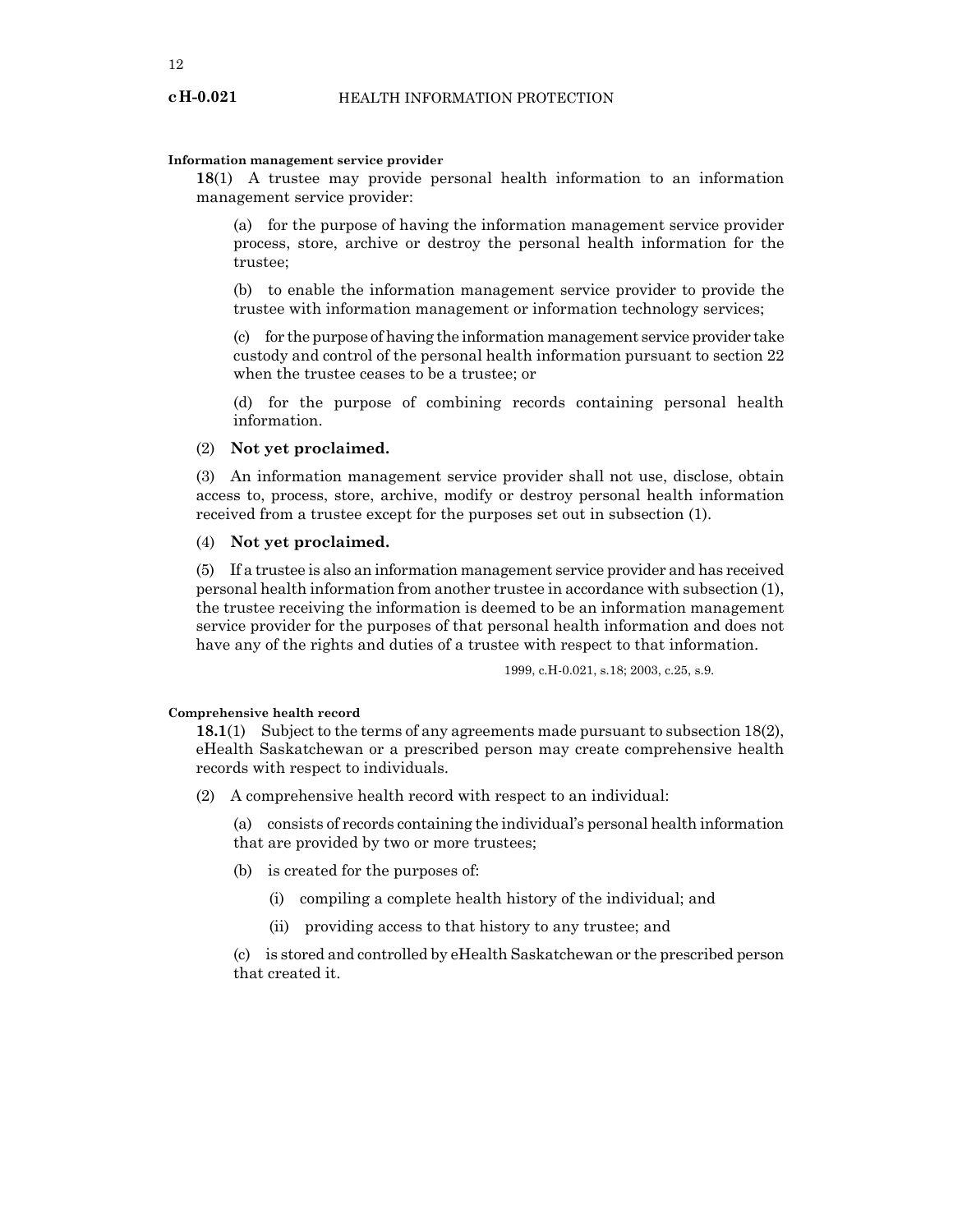13

(3) eHealth Saskatchewan or a prescribed person shall provide a trustee with access to a comprehensive health record only if:

(a) access is authorized by each trustee whose records were used to compile the comprehensive health record; and

(b) either:

(i) the subject individual has provided consent in writing authorizing the trustee to have access; or

(ii) one of the purposes or circumstances set out in subsection  $27(2)$  or  $(4)$ exists and the subject individual has not made a direction pursuant to subsection 8(2) or (3).

(4) Nothing in this section prevents the combining of records of personal health information where the combination is not for the purpose of creating a comprehensive health record.

2003, c.25, s.10; 2015, c.12, s.5.

#### **Duty to collect accurate information**

**19** In collecting personal health information, a trustee must take reasonable steps to ensure that the information is accurate and complete.

2003, c.25, s.11.

#### **Duty where one trustee discloses to another**

**20**(1) Where one trustee discloses personal health information to another trustee, the information may become a part of the records of the trustee to whom it is disclosed, while remaining part of the records of the trustee that makes the disclosure.

(2) Where personal health information disclosed by one trustee becomes a part of the records of the trustee to whom the information is disclosed, the trustee to whom the information is disclosed is subject to the same duties with respect to that information as the trustee that discloses the information.

1999, c.H-0.021, s.20.

#### **Duty where disclosing to persons other than trustees**

**21** Where a trustee discloses personal health information to a person who is not a trustee, the trustee must:

(a) take reasonable steps to verify the identity of the person to whom the information is disclosed; and

(b) where the disclosure is made without the consent of the subject individual, take reasonable steps to ensure that the person to whom the information is disclosed is aware that the information must not be used or disclosed for any purpose other than the purpose for which it was disclosed unless otherwise authorized pursuant to this Act.

1999, c.H-0.021, s.21; 2003, c.25, s.12.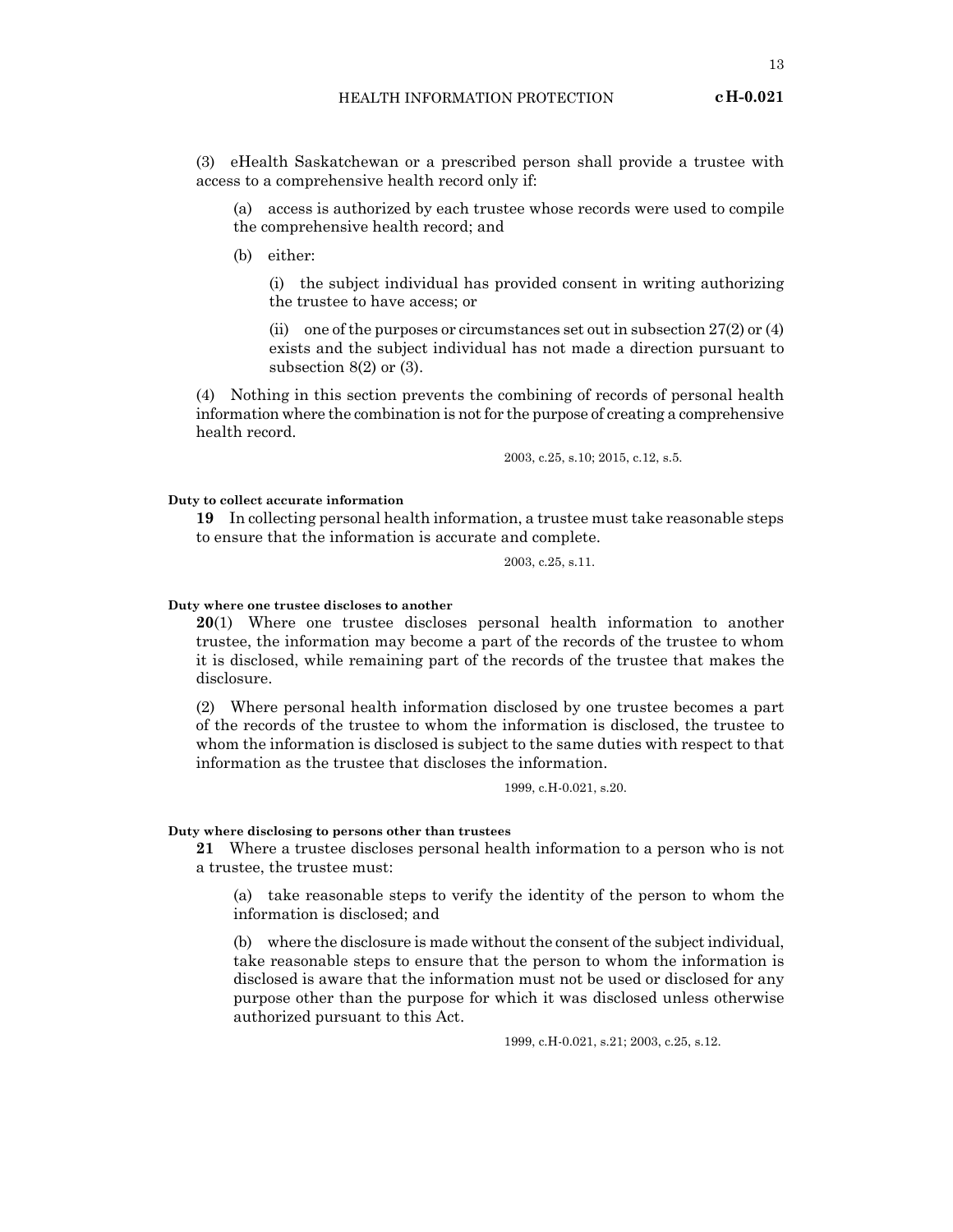#### **Continuing duties of trustees**

**22**(1) Where a trustee ceases to be a trustee with respect to any records containing personal health information, the duties imposed by this Act on a trustee with respect to personal health information in the custody or control of the trustee continue to apply to the former trustee until the former trustee transfers custody and control of the personal health information to another trustee or to an information management service provider that is a designated archive.

(2) Where a former trustee fails to carry out the duties continued pursuant to subsection (1), the minister may appoint a person or body to act in place of the former trustee until custody and control of the personal health information is transferred to another trustee or to an information management service provider that is a designated archive.

(2.1) If a trustee fails to keep secure personal health information in the custody or control of the trustee, the minister may appoint a person or body to act in place of the trustee until custody or control of the personal health information is re-established, transferred to another trustee or transferred to an information management service provider that is a designated archive.

(3) Where a trustee dies, the duties imposed by this Act on a trustee with respect to personal health information in the custody or control of the trustee become the duties of the personal representative of the trustee and continue to apply to the personal representative until the personal representative transfers custody and control of the personal health information to another trustee or to an information management service provider that is a designated archive.

1999, c.H-0.021, s.22; 2015, c.12, s.6.

## PART IV **Limits on Collection, Use and Disclosure of Personal Health Information by Trustees**

## **Collection, use and disclosure on need-to-know basis**

**23**(1) A trustee shall collect, use or disclose only the personal health information that is reasonably necessary for the purpose for which it is being collected, used or disclosed.

(2) A trustee must establish policies and procedures to restrict access by the trustee's employees to an individual's personal health information that is not required by the employee to carry out the purpose for which the information was collected or to carry out a purpose authorized pursuant to this Act.

(3) **Repealed.** 2003, c.25, s.13.

(4) A trustee must, where practicable, use or disclose only de-identified personal health information if it will serve the purpose.

1999, c.H-0.021, s.23; 2003, c.25, s.13.

**cH-0.021**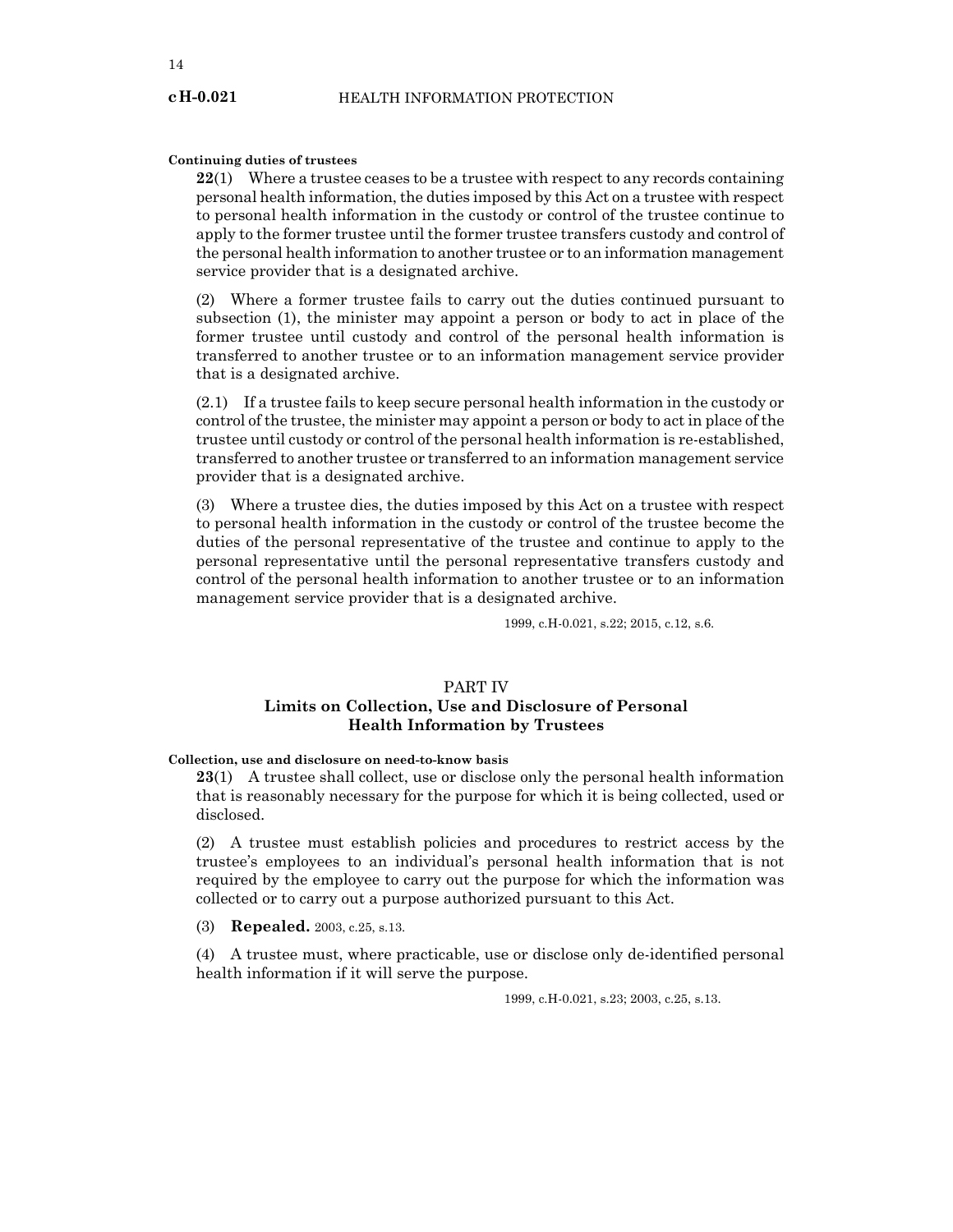15

#### **Restrictions on collection**

**24**(1) A trustee shall ensure that the primary purpose for collecting personal health information is for the purposes of a program, activity or service of the trustee that can reasonably be expected to benefit the subject individual.

(2) A trustee may collect personal health information for a secondary purpose if the secondary purpose is consistent with any of the purposes for which personal health information may be disclosed pursuant to section 27, 28 or 29.

(3) Nothing in this Act prohibits the collection of personal health information where that collection is authorized by another Act or by a regulation made pursuant to another Act.

(4) A trustee may collect personal health information for any purpose with the consent of the subject individual.

1999, c.H-0.021, s.24.

#### **Manner of collection**

**25**(1) Subject to subsection (2), a trustee shall collect personal health information directly from the subject individual, except where:

- (a) the individual consents to collection of the information by other methods;
- (b) the individual is unable to provide the information;

(c) the trustee believes, on reasonable grounds, that collection directly from the subject individual would prejudice the mental or physical health or the safety of the subject individual or another individual;

(d) the information is collected, and is necessary, for the purpose of:

(i) determining the eligibility of the individual to participate in a program of the trustee or receive a product or service from the trustee, in the course of processing an application made by or on behalf of the individual; or

(ii) verifying the eligibility of the individual who is participating in a program of the trustee or receiving a product or service from the trustee;

(e) the information is available to the public;

(f) the trustee collects the information by disclosure from another trustee pursuant to section 27, 28 or 29; or

(g) prescribed circumstances exist.

(2) Where the collection is for the purpose of assembling the family health history of an individual, a trustee may collect personal health information from the individual about other members of the individual's family.

(3) Where a trustee collects personal health information from anyone other than the subject individual, the trustee must take reasonable steps to verify the accuracy of the information.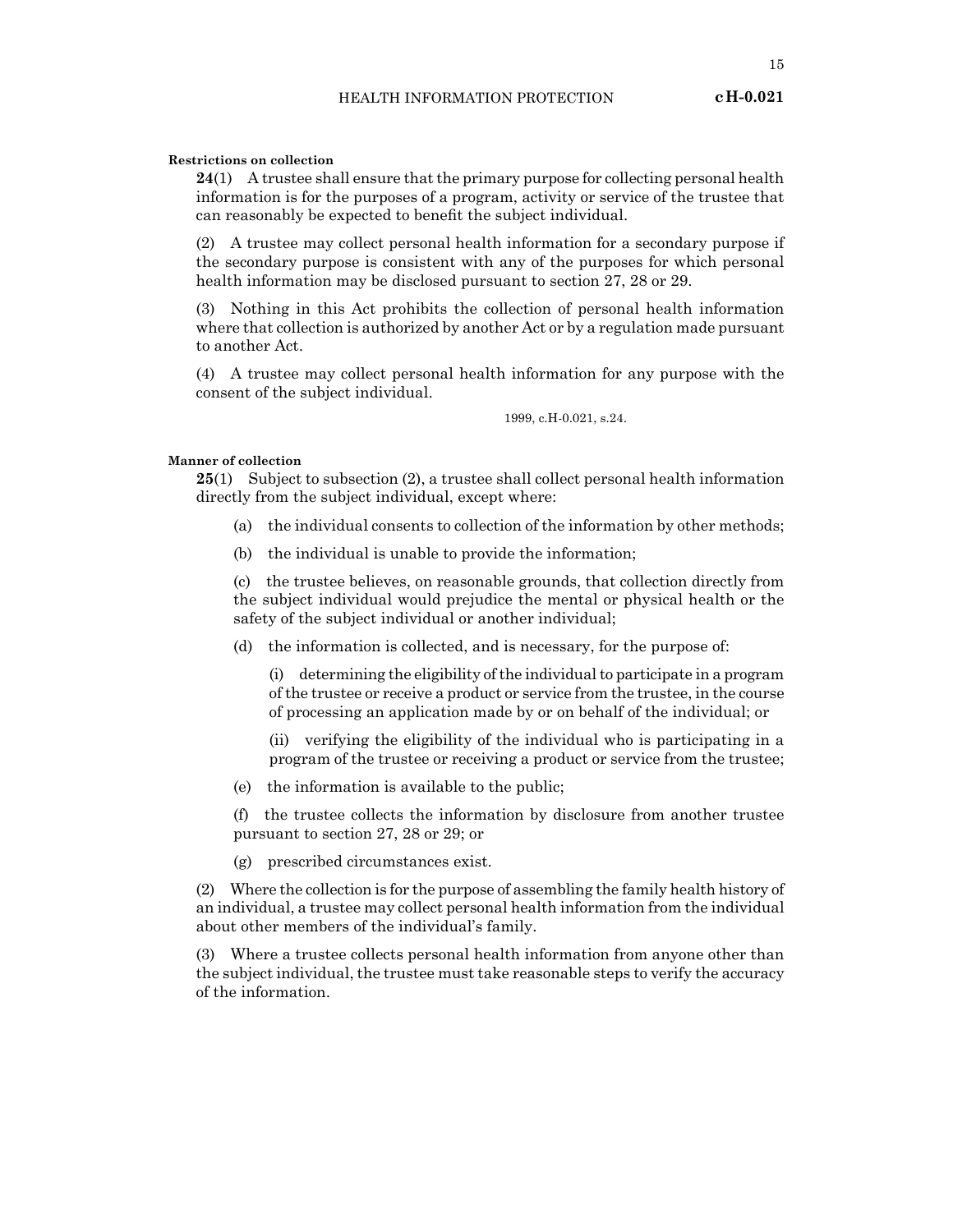(3.1) Subsection (3) does not apply to personal health information collected by the Provincial Archives of Saskatchewan for the purposes of *The Archives and Public Records Management Act .*

> 1999, c.H-0.021, s.25; 2004, c.A-26.1, s.37; 2015, c.A-26.11, s.43.

#### **Restrictions on use**

**26**(1) A trustee shall not use personal health information in the custody or control of the trustee except with the consent of the subject individual or in accordance with this section.

(2) A trustee may use personal health information:

(a) for a purpose for which the information may be disclosed by the trustee pursuant to section 27, 28 or 29;

- (b) for the purposes of de-identifying the personal health information;
- (c) for a purpose that will primarily benefit the subject individual; or
- (d) for a prescribed purpose.

(3) Nothing in subsection (2) authorizes a trustee as an employer to use or obtain access to the personal health information of an individual who is an employee or prospective employee for any purpose related to the employment of the individual without the individual's consent.

2003, c.25, s.14.

#### **Disclosure**

**27**(1) A trustee shall not disclose personal health information in the custody or control of the trustee except with the consent of the subject individual or in accordance with this section, section 28 or section 29.

(2) A subject individual is deemed to consent to the disclosure of personal health information:

(a) for the purpose for which the information was collected by the trustee or for a purpose that is consistent with that purpose;

(b) for the purpose of arranging, assessing the need for, providing, continuing, or supporting the provision of, a service requested or required by the subject individual; or

(c) to the subject individual's next of kin or someone with whom the subject individual has a close personal relationship if:

(i) the disclosure relates to health services currently being provided to the subject individual; and

(ii) the subject individual has not expressed a contrary intention to a disclosure of that type.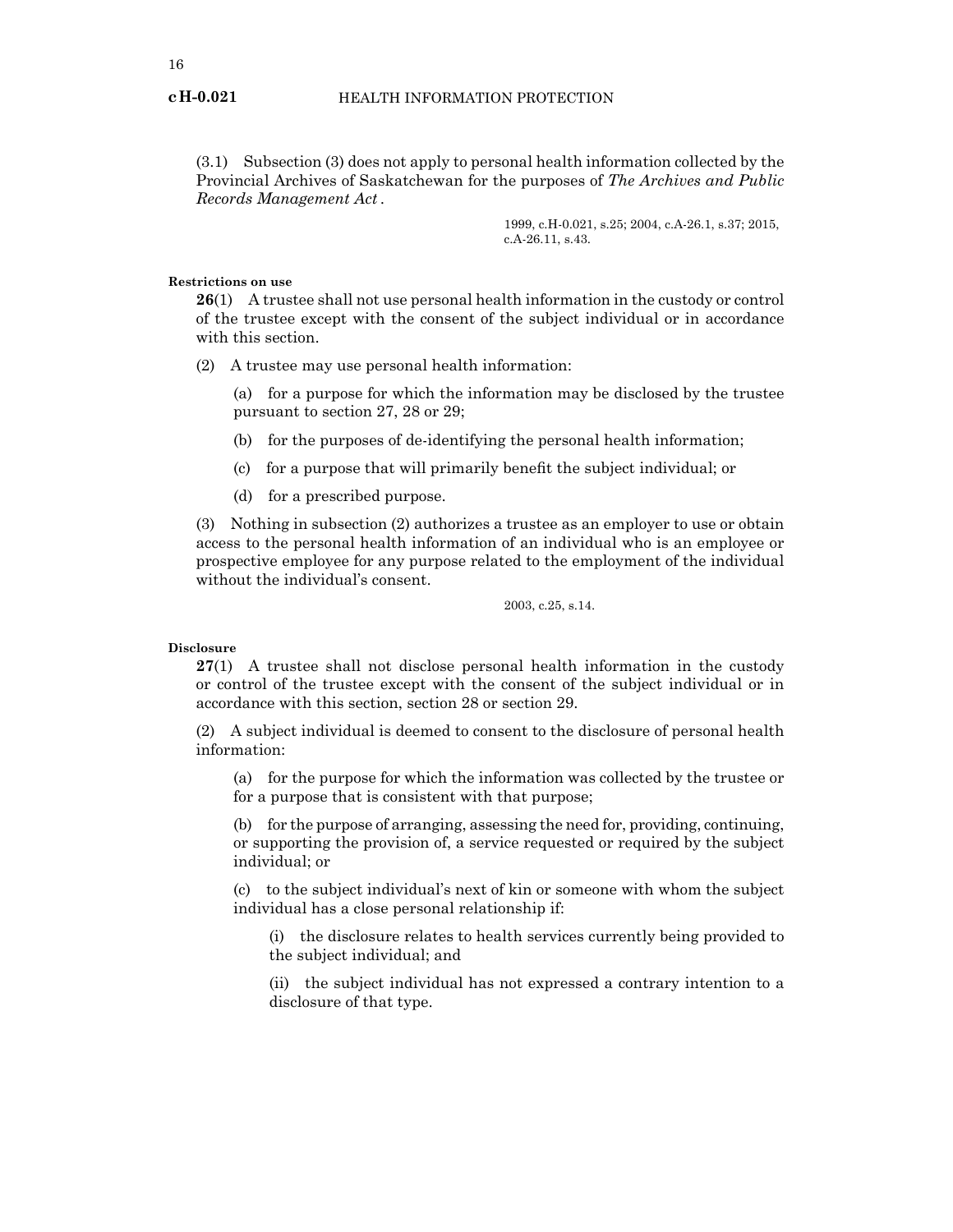(3) A trustee shall not disclose personal health information on the basis of a consent pursuant to subsection (2) unless:

(a) in the case of a trustee other than a health professional, the trustee has established policies and procedures to restrict the disclosure of personal health information to those persons who require the information to carry out a purpose for which the information was collected or to carry out a purpose authorized pursuant to this Act; or

(b) in the case of a trustee who is a health professional, the trustee makes the disclosure in accordance with the ethical practices of the trustee's profession.

(4) A trustee may disclose personal health information in the custody or control of the trustee without the consent of the subject individual in the following cases:

(a) where the trustee believes, on reasonable grounds, that the disclosure will avoid or minimize a danger to the health or safety of any person;

(b) where, in the opinion of the trustee, disclosure is necessary for monitoring, preventing or revealing fraudulent, abusive or dangerous use of publicly funded health services;

(c) where the disclosure is being made to a trustee that is the successor of the trustee that has custody or control of the information, if the trustee makes a reasonable attempt to inform the subject individuals of the disclosure;

(d) to a person who, pursuant to *The Health Care Directives and Substitute Health Care Decision Makers Act, 2015*, is entitled to make a health care decision, as defined in that Act, on behalf of the subject individual, where the personal health information is required to make a health care decision with respect to that individual;

(e) if the subject individual is deceased:

(i) where the disclosure is being made to the personal representative of the subject individual for a purpose related to the administration of the subject individual's estate; or

(ii) where the information relates to circumstances surrounding the death of the subject individual or services recently received by the subject individual, and the disclosure:

(A) is made to a member of the subject individual's immediate family or to anyone else with whom the subject individual had a close personal relationship; and

(B) is made in accordance with established policies and procedures of the trustee, or where the trustee is a health professional, made in accordance with the ethical practices of that profession;

(f) where the disclosure is being made in accordance with section 22 to another trustee or an information management service provider that is a designated archive;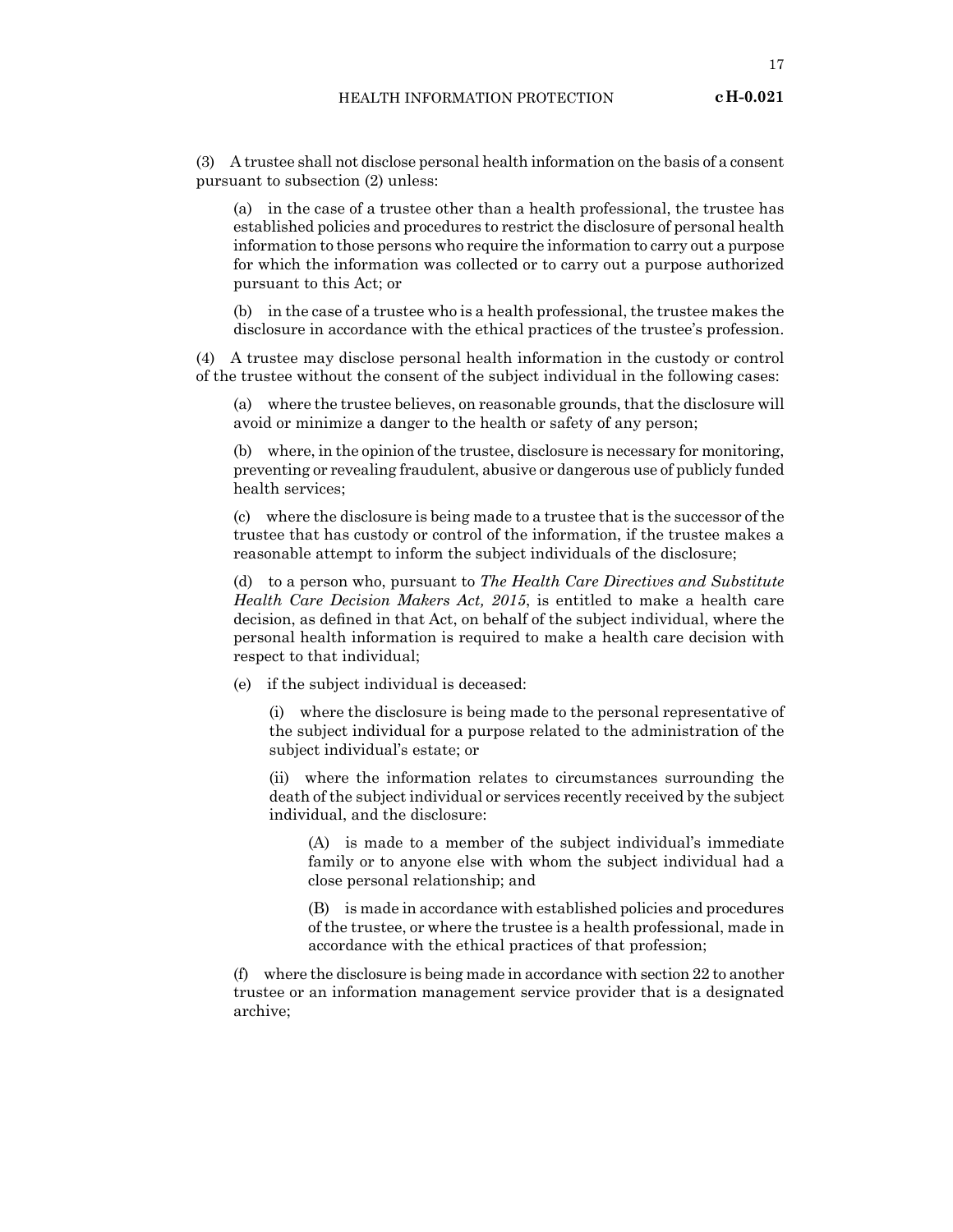(g) where the disclosure is being made to a standards or quality of care committee established by one or more trustees to study or evaluate health services practice in a health services facility, health region or other health service area that is the responsibility of the trustee, if the committee:

- (i) uses the information only for the purpose for which it was disclosed;
- (ii) does not make a further disclosure of the information; and
- (iii) takes reasonable steps to preserve the confidentiality of the information;

(h) subject to subsection (5), where the disclosure is being made to a health professional body or a prescribed professional body that requires the information for the purposes of carrying out its duties pursuant to an Act with respect to regulating the profession;

(i) where the disclosure is being made for the purpose of commencing or conducting a proceeding before a court or tribunal or for the purpose of complying with:

(i) an order or demand made or subpoena or warrant issued by a court, person or body that has the authority to compel the production of information; or

(ii) rules of court that relate to the production of information;

(j) subject to subsection (6), where the disclosure is being made for the provision of health or social services to the subject individual, if, in the opinion of the trustee, disclosure of the personal health information will clearly benefit the health or well-being of the subject individual, but only where it is not reasonably practicable to obtain consent;

(k) where the disclosure is being made for the purpose of:

(i) obtaining payment for the provision of services to the subject individual; or

(ii) planning, delivering, evaluating or monitoring a program of the trustee;

(l) where the disclosure is permitted pursuant to any Act or regulation;

(m) where the disclosure is being made to the trustee's legal counsel for the purpose of providing legal services to the trustee;

(n) in the case of a trustee who controls the operation of a pharmacy as defined in *The Pharmacy and Pharmacy Disciplines Act*, a physician, a dentist or the minister, where the disclosure is being made pursuant to a program to monitor the use of drugs that is authorized by a bylaw made pursuant to *The Medical Profession Act, 1981* and approved by the minister;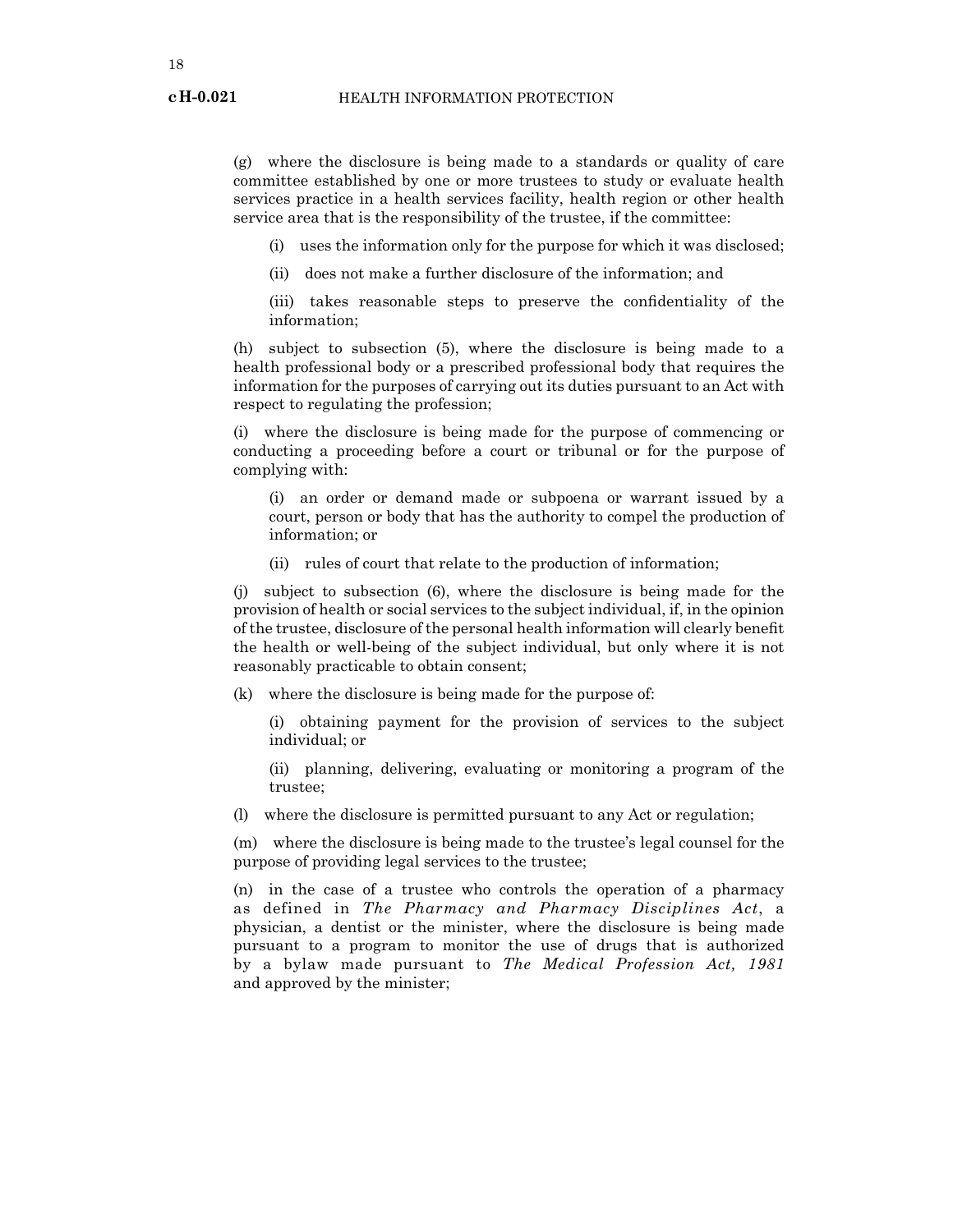#### HEALTH INFORMATION PROTECTION

(o) in the case of a trustee who controls the operation of a pharmacy as defined in *The Pharmacy and Pharmacy Disciplines Act*, where the disclosure is being made pursuant to a program to monitor the use of drugs that is authorized by a bylaw made pursuant to *The Pharmacy and Pharmacy Disciplines Act* and approved by the minister;

(p) in prescribed circumstances.

(5) For the purposes of clause  $(4)(h)$ , where the personal health information in question is about a member of the profession regulated by the health professional body or prescribed professional body, disclosure may be made only:

- (a) in accordance with clause  $(4)(i)$ ;
- (b) with the express consent of the subject individual; or

(c) if the trustee has reasonable grounds to believe that the personal health information is relevant to the ability of the subject individual to practise his or her profession, on the request of the health professional body or prescribed professional body.

(6) Disclosure of personal health information pursuant to clause  $(4)(j)$  may be made only where the person to whom the information is to be disclosed agrees:

(a) to use the information only for the purpose for which it is being disclosed; and

(b) not to make a further disclosure of the information in the course of carrying out any of the activities mentioned in that clause.

2003, c.25, s.14; 2015, c.17, s.30; 2015, c.11, s.4.

#### **Disclosure of registration information**

**28**(1) The minister may disclose registration information without the consent of the subject individual:

(a) to a trustee in connection with the provision of health services by the trustee;

(b) to another government institution, the provincial health authority or an affiliate, for the purpose of verifying the eligibility of an individual to participate in a program of, or receive a service from, the government institution, the provincial health authority or the affiliate:

(i) in the course of processing an application made by or on behalf of the individual; or

(ii) if the individual is already participating in the program or receiving the service;

**cH-0.021**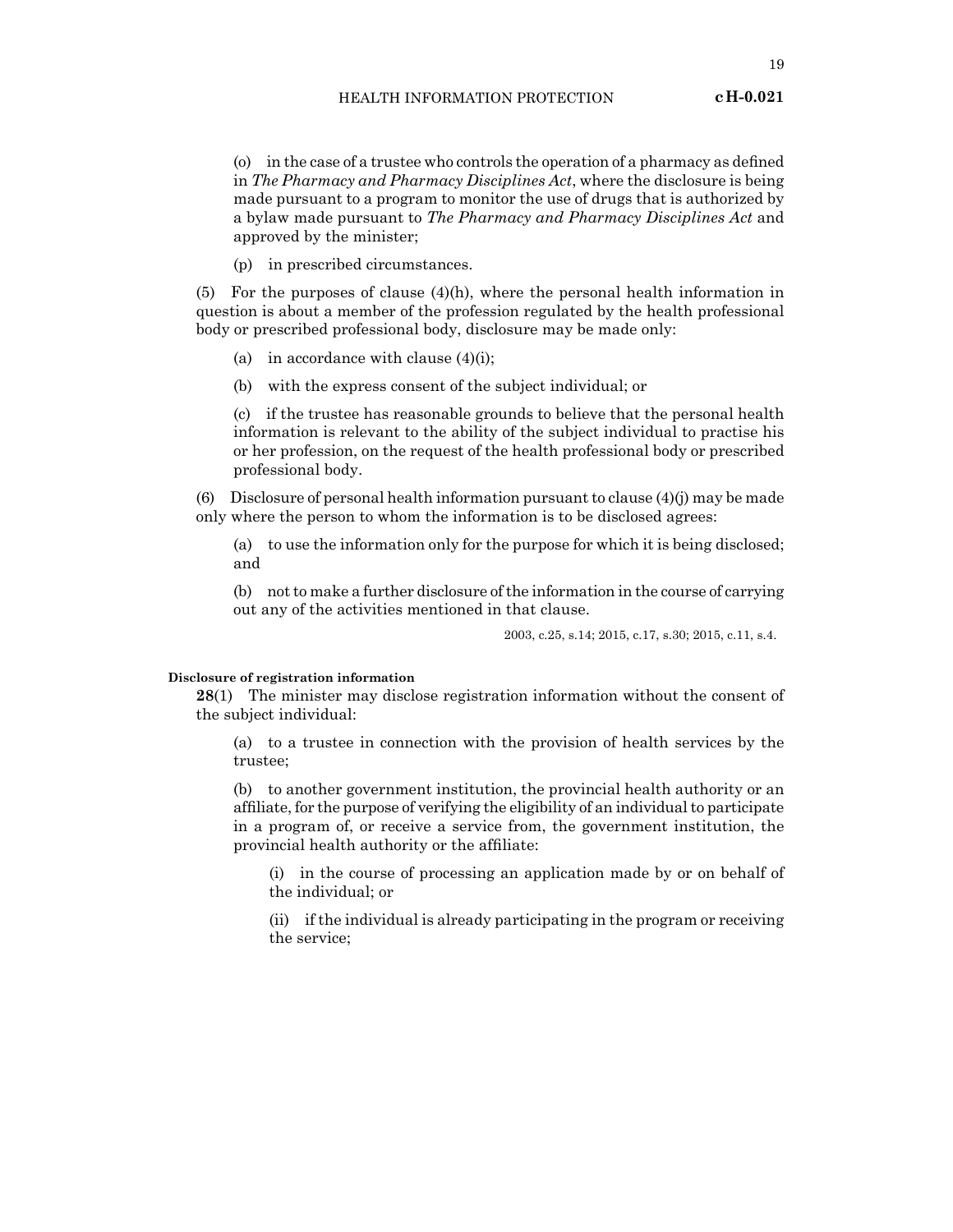(c) to another government institution, the provincial health authority or an affiliate, for the purpose of verifying the accuracy of registration information held by the government institution, the provincial health authority or the affiliate.

(2) For the purposes set out in subsection (3), registration information may be disclosed without the consent of the subject individual:

- (a) by the minister to the provincial health authority or an affiliate;
- (b) by the provincial health authority or affiliate to the minister;
- (c) by the provincial health authority to an affiliate;
- (d) by an affiliate to the provincial health authority; or
- (e) by one affiliate to another affiliate.

(3) Registration information may be disclosed pursuant to subsection (2) for the purpose of planning, delivering, evaluating or monitoring a program of the minister, the provincial health authority or an affiliate that relates to the provision of health services or payment for health services.

(4) The minister or the provincial health authority may, without the consent of the subject individuals, disclose the names, dates of birth, telephone numbers and addresses of individuals under the age of seven years to a board of education or the Conseil scolaire fransaskois within the meaning of *The Education Act, 1995* for the purpose of planning or administration by the board of education or the Conseil scolaire fransaskois.

(5) With the approval of the Lieutenant Governor in Council, the minister may enter into agreements for the sharing of registration information with:

(a) the Government of Canada or the government of a province or territory of Canada; or

(b) a prescribed person or body.

(6) An agreement pursuant to subsection (5) must specify that the party to whom the registration information is disclosed shall use the information only for the purposes specified in the agreement.

(7) The minister may disclose registration information without the consent of the subject individual in accordance with an agreement entered into pursuant to subsection (5).

(8) Registration information may be disclosed without the consent of the subject individual in accordance with the regulations.

> 1999, c.H-0.021, s.28; 2002, c.R-8.2, s.77; 2017, cP-30.3, s.11 and s.11-9.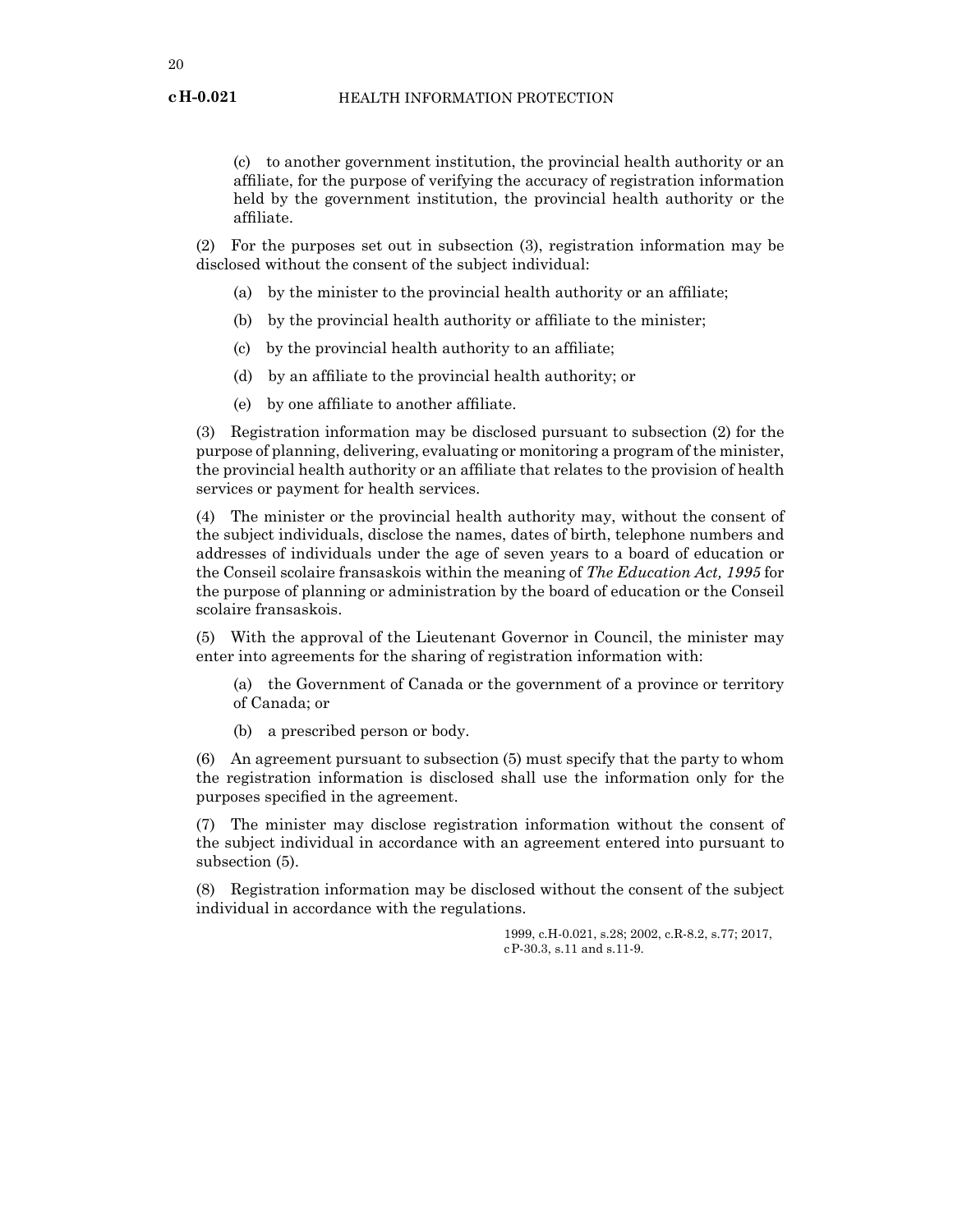#### **Use and disclosure for research**

**29**(1) A trustee or a designated archive may use or disclose personal health information for research purposes with the express consent of the subject individual if:

(a) in the opinion of the trustee or designated archive, the research project is not contrary to the public interest;

(b) the research project has been approved by a research ethics committee approved by the minister; and

(c) the person who is to receive the personal health information enters into an agreement with the trustee or designated archive that contains provisions:

(i) providing that the person who is to receive the information must not disclose the information;

(ii) providing that the person who is to receive the information will ensure that the information will be used only for the purpose set out in the agreement;

(iii) providing that the person who is to receive the information will take reasonable steps to ensure the security and confidentiality of the information; and

(iv) specifying when the person who is to receive the information must do all or any of the following:

(A) return to the trustee or designated archive any original records or copies of records containing personal health information;

(B) destroy any copies of records containing personal health information received from the trustee or designated archive or any copies made by the researcher of records containing personal health information received from the trustee or designated archive.

(2) Where it is not reasonably practicable for the consent of the subject individual to be obtained, a trustee or designated archive may use or disclose personal health information for research purposes if:

(a) the research purposes cannot reasonably be accomplished using de-identified personal health information or other information;

(b) reasonable steps are taken to protect the privacy of the subject individual by removing all personal health information that is not required for the purposes of the research;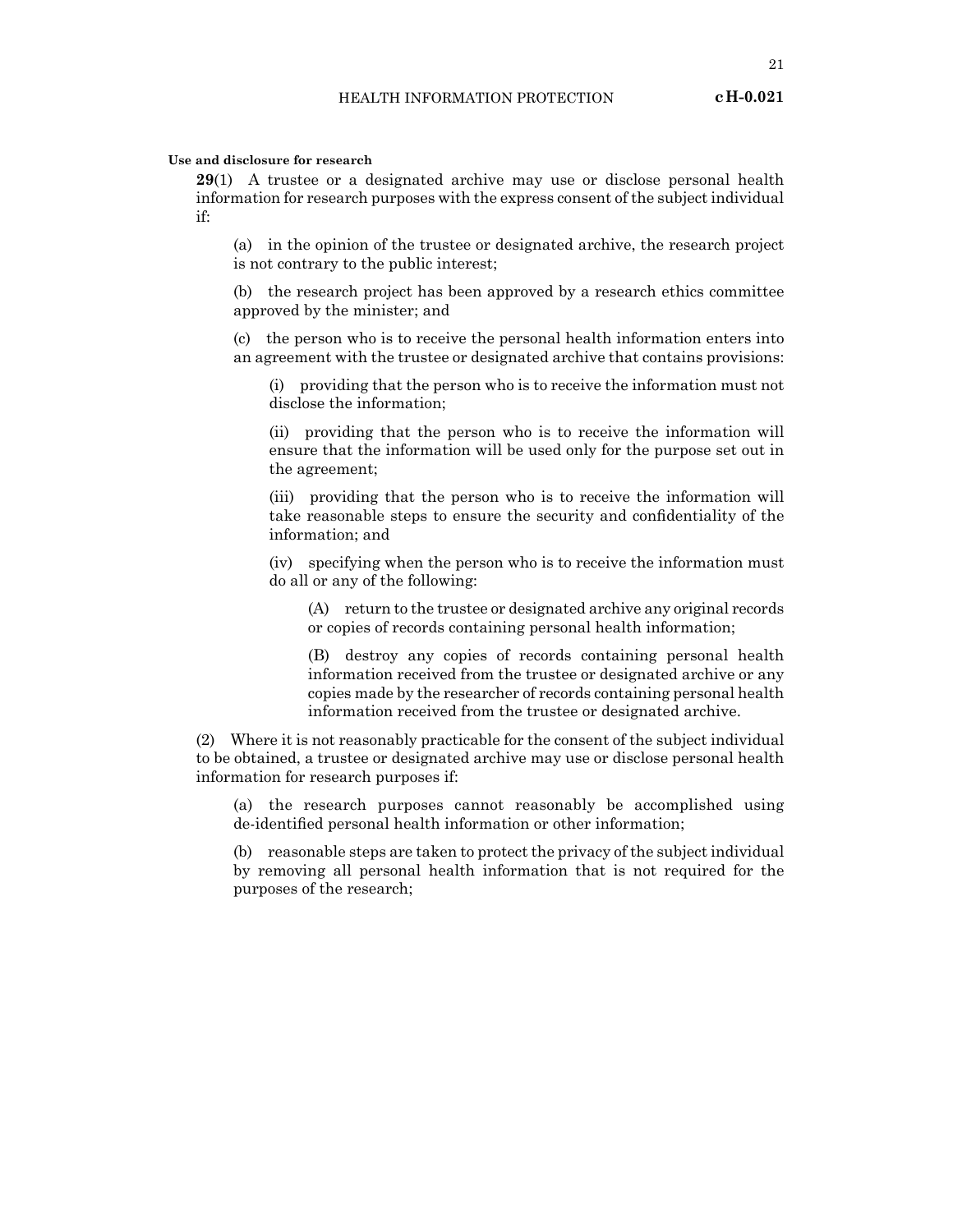(c) in the opinion of the research ethics committee, the potential benefits of the research project clearly outweigh the potential risk to the privacy of the subject individual; and

(d) all of the requirements set out in clauses  $(1)(a)$  to  $(c)$  are met.

(3) This section does not apply to personal health information disclosed in accordance with section 29 of *The Archives and Public Records Management Act .*

1999, c.H-0.021, s.29; 2015, c.A-26.11, s.43.

## **Use or disclosure prohibited**

**30**(1) No person who is aware, or should reasonably be aware, that he or she has received personal health information in contravention of this Act shall use or disclose the information without the consent of the subject individual or, where the subject individual is deceased, without the consent of a prescribed person.

(2) Subsection (1) does not apply to personal health information disclosed by a trustee to a member of the subject individual's immediate family or to anyone else with whom the subject individual has a close personal relationship.

(3) **Repealed.** 2003, c.25, s.15.

1999, c.H-0.021, s.30; 2003, c.25, s.15.

## PART V

## **Access of Individuals to Personal Health Information**

## **Interpretation of Part**

**31** In this Part:

(a) **"applicant"** means an individual who makes a written request for access to personal health information about himself or herself;

(b) **"written request for access"** means a request made pursuant to section 34.

1999, c.H-0.021, s.31.

### **Right of access**

**32** Subject to this Part, on making a written request for access, an individual has the right to obtain access to personal health information about himself or herself that is contained in a record in the custody or control of a trustee.

1999, c.H-0.021, s.32.

#### **Oral request for access**

**33** Nothing in this Act precludes:

(a) an individual from making an oral request for access to personal health information about himself or herself that is contained in a record in the custody or control of a trustee; or

(b) a trustee from responding to an oral request.

1999, c.H-0.021, s.33.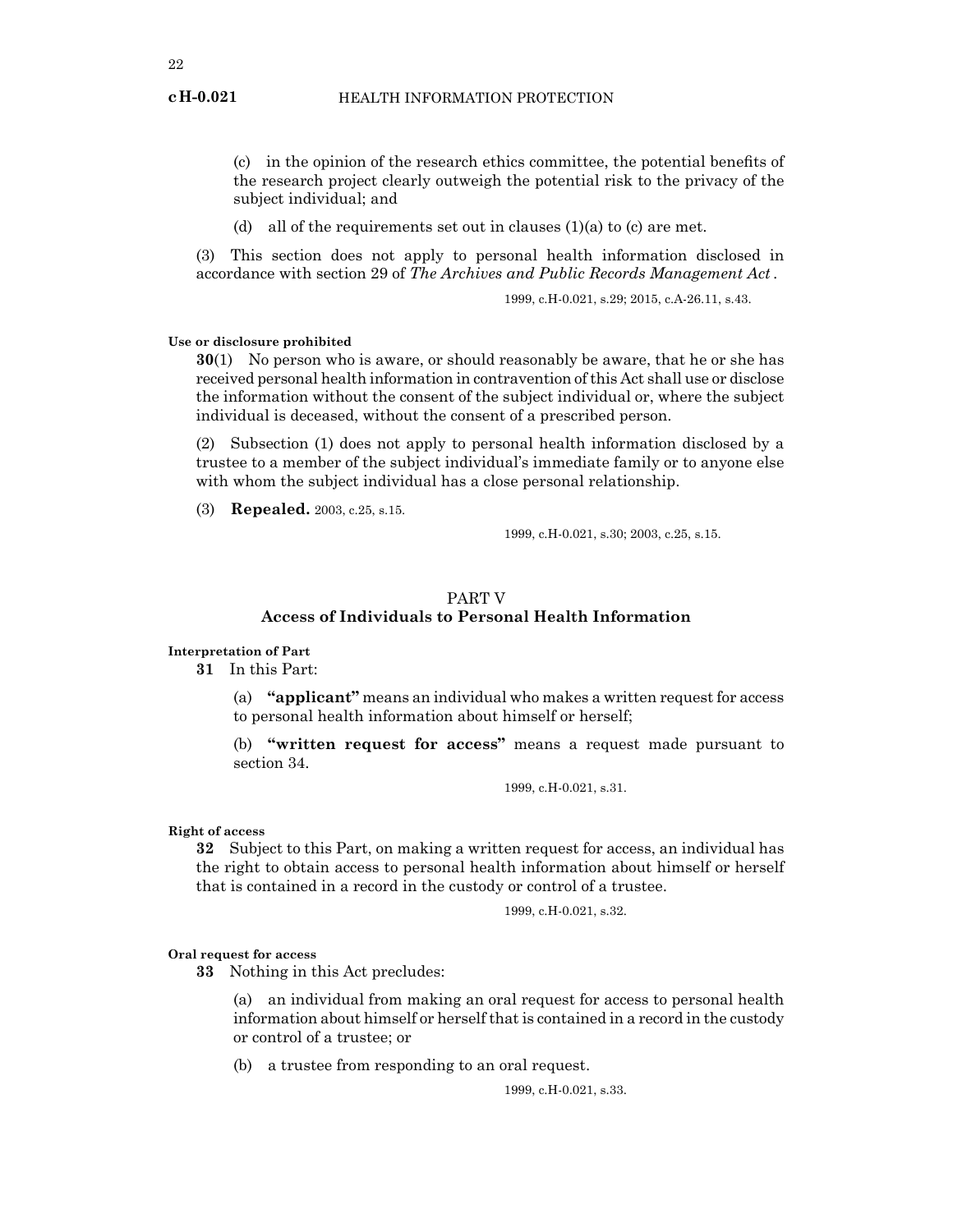23

#### **Written request for access**

**34**(1) An individual may, in accordance with the regulations, make a written request for access to personal health information about himself or herself that is contained in a record in the custody or control of a trustee.

(2) A written request for access must:

(a) be made to the trustee that the applicant believes has custody or control of the record containing the personal health information; and

(b) contain sufficient detail to enable the trustee to identify the personal health information requested.

(3) An applicant must prove his or her identity to the satisfaction of the trustee.

(4) The right to make an application for review pursuant to section 42 applies only to written requests for access.

1999, c.H-0.021, s.34.

#### **Duty to assist**

**35**(1) Subject to sections 36 to 38, a trustee shall respond to a written request for access openly, accurately and completely.

(2) On the request of an applicant, a trustee shall:

(a) provide an explanation of any term, code or abbreviation used in the personal health information; or

(b) if the trustee is unable to provide an explanation in accordance with clause (a), refer the applicant to a trustee that is able to provide an explanation.

1999, c.H-0.021, s.35.

#### **Response to written request**

**36**(1) Within 30 days after receiving a written request for access, a trustee must respond to the request in one of the following ways:

(a) by making the personal health information available for examination and providing a copy, if requested, to the applicant;

(b) by informing the applicant that the information does not exist or cannot be found;

(c) by refusing the written request for access, in whole or in part, and informing the applicant:

(i) of the refusal and the reasons for the refusal; and

(ii) of the applicant's right to request a review of the refusal pursuant to Part VI;

(d) by transferring the written request for access to another trustee if the personal health information is in the custody or control of the other trustee.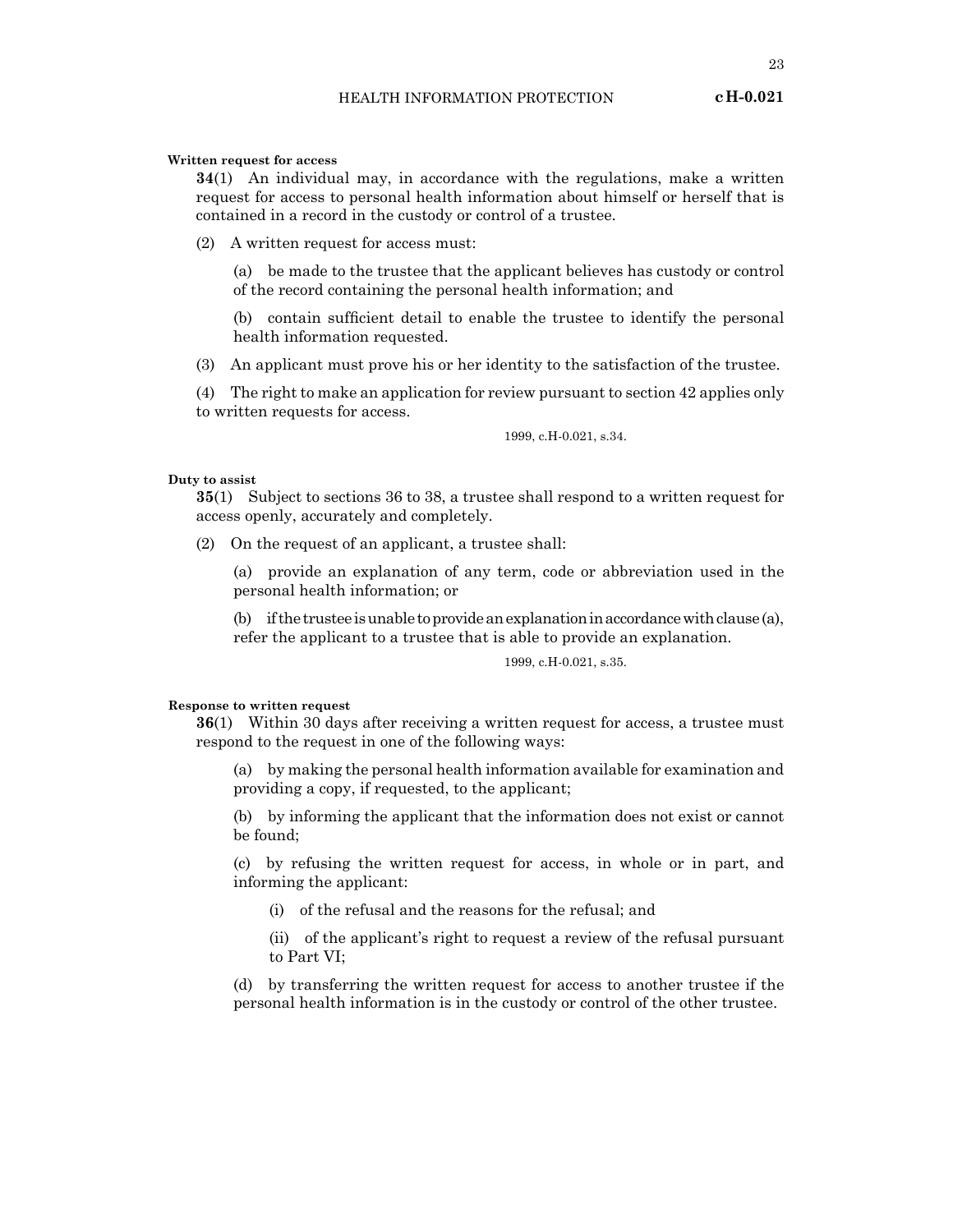(2) A trustee that transfers a written request for access pursuant to clause  $(1)(d)$ must notify the applicant of the transfer as soon as reasonably possible, and the trustee to whom the written request for access is transferred must respond to it within 30 days after the date of transfer.

(3) The failure of a trustee to respond to a written request for access within the period mentioned in subsection (1) or (2) is deemed to be a decision to refuse to provide access to the personal health information, unless the written request for access is transferred to another trustee pursuant to clause (1)(d).

1999, c.H-0.021, s.36.

#### **Extension of time**

**37**(1) A trustee may extend the period set out in subsection 36(1) for a reasonable period not exceeding 30 days where:

(a) the request is for access to a large number of records or necessitates a search through a large number of records or there is a large number of requests, and completing the work within the original period would unreasonably interfere with the operations of the trustee; or

(b) consultations that are necessary to comply with the request cannot reasonably be completed within the original period.

(2) A trustee who extends a period pursuant to subsection (1) shall give notice of the extension to the applicant within 30 days after the request is made.

1999, c.H-0.021, s.37.

#### **Refusing access**

**38**(1) Subject to subsection (2), a trustee may refuse to grant an applicant access to his or her personal health information if:

(a) in the opinion of the trustee, knowledge of the information could reasonably be expected to endanger the mental or physical health or the safety of the applicant or another person;

(b) disclosure of the information would reveal personal health information about another person who has not expressly consented to the disclosure;

(c) disclosure of the information could reasonably be expected to identify a third party, other than another trustee, who supplied the information in confidence under circumstances in which confidentiality was reasonably expected;

(d) subject to subsection (3), the information was collected and is used solely:

(i) for the purpose of peer review by health professionals, including joint professional review committees within the meaning of *The Saskatchewan Medical Care Insurance Act*;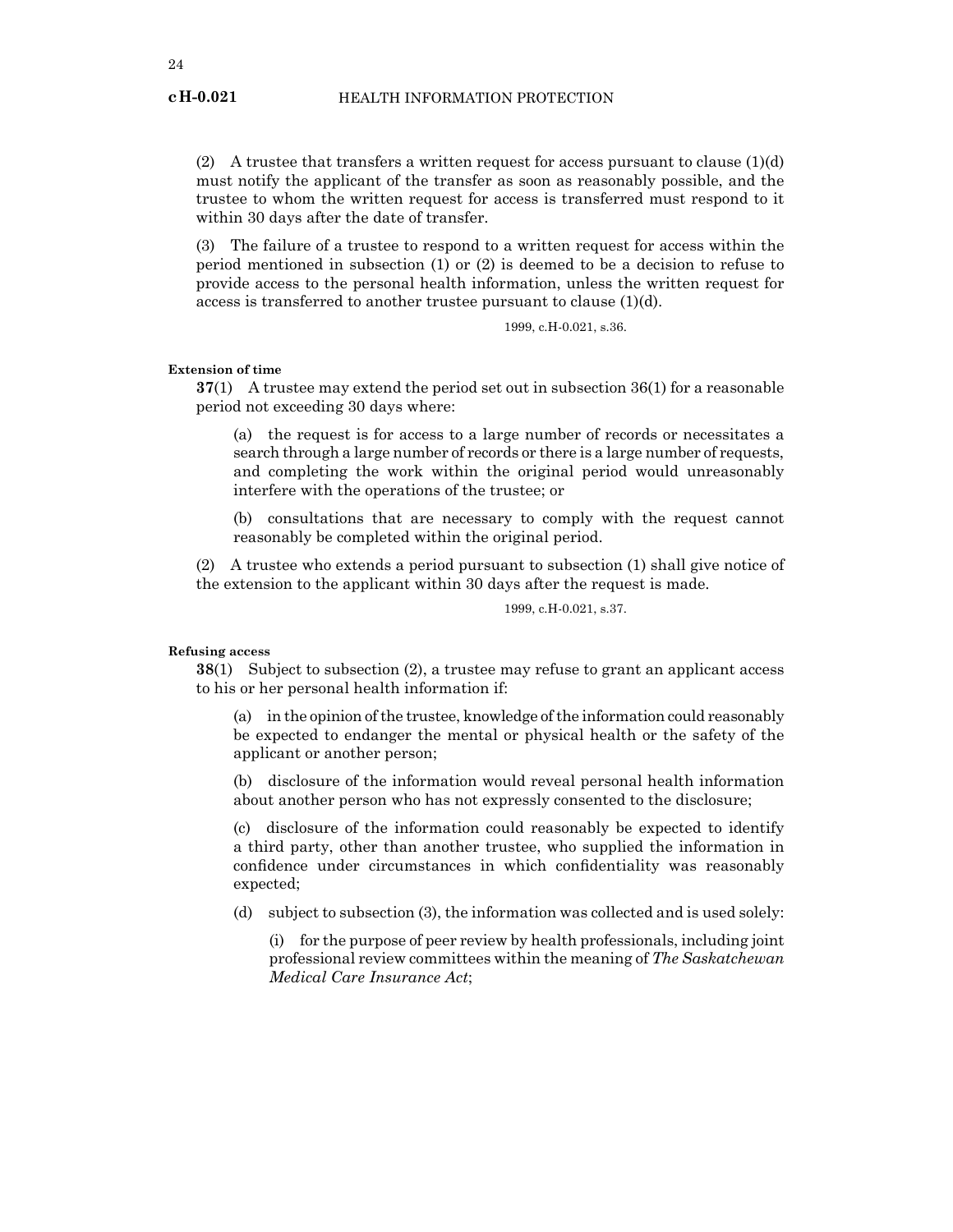(ii) for the purpose of review by a standards or quality of care committee established to study or evaluate health services practice in a health services facility or health services agency, including a committee as defined in section 10 of *The Evidence Act*; or

(iii) for the purposes of a body with statutory responsibility for the discipline of health professionals or for the quality or standards of professional services provided by health professionals;

(e) the information was collected principally in anticipation of, or for use in, a civil, criminal or quasi-judicial proceeding; or

(f) disclosure of the information could interfere with a lawful investigation or be injurious to the enforcement of an Act or regulation.

(2) Where a record contains information to which an applicant is refused access, the trustee shall grant access to as much of the record as can reasonably be severed without disclosing the information to which the applicant is refused access.

(3) Where access to personal health information is refused pursuant to clause  $(1)(d)$ , a trustee must refer the applicant to the trustees from which the personal health information was collected.

1999, c.H-0.021, s.38; 2006, c.19, s.8.

**Fee**

**39** A trustee may charge a reasonable fee not exceeding the prescribed amount to recover costs incurred in providing access to a record containing personal health information.

1999, c.H-0.021, s.39.

#### **Right of amendment**

**40**(1) An individual who is given access to a record that contains personal health information with respect to himself or herself is entitled:

(a) to request amendment of the personal health information contained in the record if the person believes that there is an error or omission in it; or

(b) if an amendment is requested but not made, to require that a notation to that effect be made in the record.

(2) A request for amendment must be in writing.

(3) Within 30 days after a request for amendment is received, the trustee shall advise the individual in writing that:

(a) the amendment has been made; or

(b) a notation pursuant to clause (1)(b) has been made.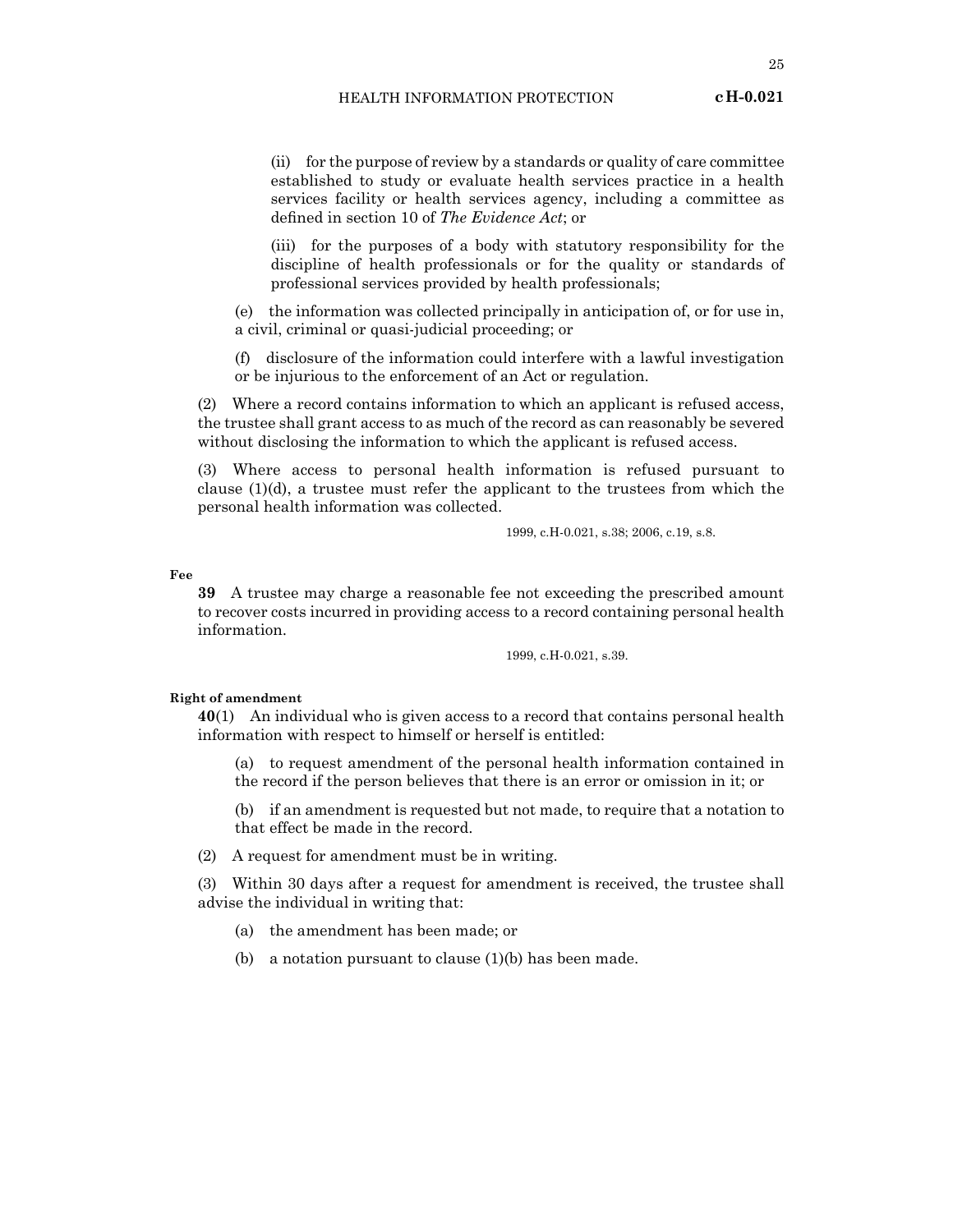#### HEALTH INFORMATION PROTECTION

(4) Subject to subsection (6), where a trustee makes an amendment or adds a notation pursuant to clause  $(1)(b)$ , the trustee must, where practicable, give notice of the amendment or notation to any other trustee or person to whom the personal health information has been disclosed by the trustee within the period of one year immediately before the amendment was requested.

(5) A trustee that receives a notice pursuant to subsection (4) must make the amendment or add the notation to any record in the custody or control of the trustee that contains personal health information respecting the individual who requested the amendment.

(6) A trustee is not required to notify other trustees where:

(a) an amendment or a notation cannot reasonably be expected to have an impact on the ongoing provision of health services to the individual; or

(b) the personal health information was disclosed to the other trustees for any of the purposes or in any of the circumstances set out in subsection 27(2).

(7) An amendment required to be made pursuant to this section must not destroy or obliterate existing information in the record being amended, other than registration information.

1999, c.H-0.021, s.40; 2003, c.25, s.16.

## PART VI **Review and Appeal**

**Interpretation of Part**

**41** In this Part:

(a) **"applicant"** means a person who makes an application for review;

(b) **"application for review"** means an application pursuant to section 42;

(c) **"court"** means the Court of Queen's Bench.

1999, c.H-0.021, s.41.

#### **Application for review**

**42**(1) A person may apply to the commissioner for a review of the matter where:

(a) the person is not satisfied with the decision of a trustee pursuant to section 36;

(b) the person requests an amendment of personal health information pursuant to clause 40(1)(a), and the amendment is not made; or

(c) the person believes that there has been a contravention of this Act.

**cH-0.021**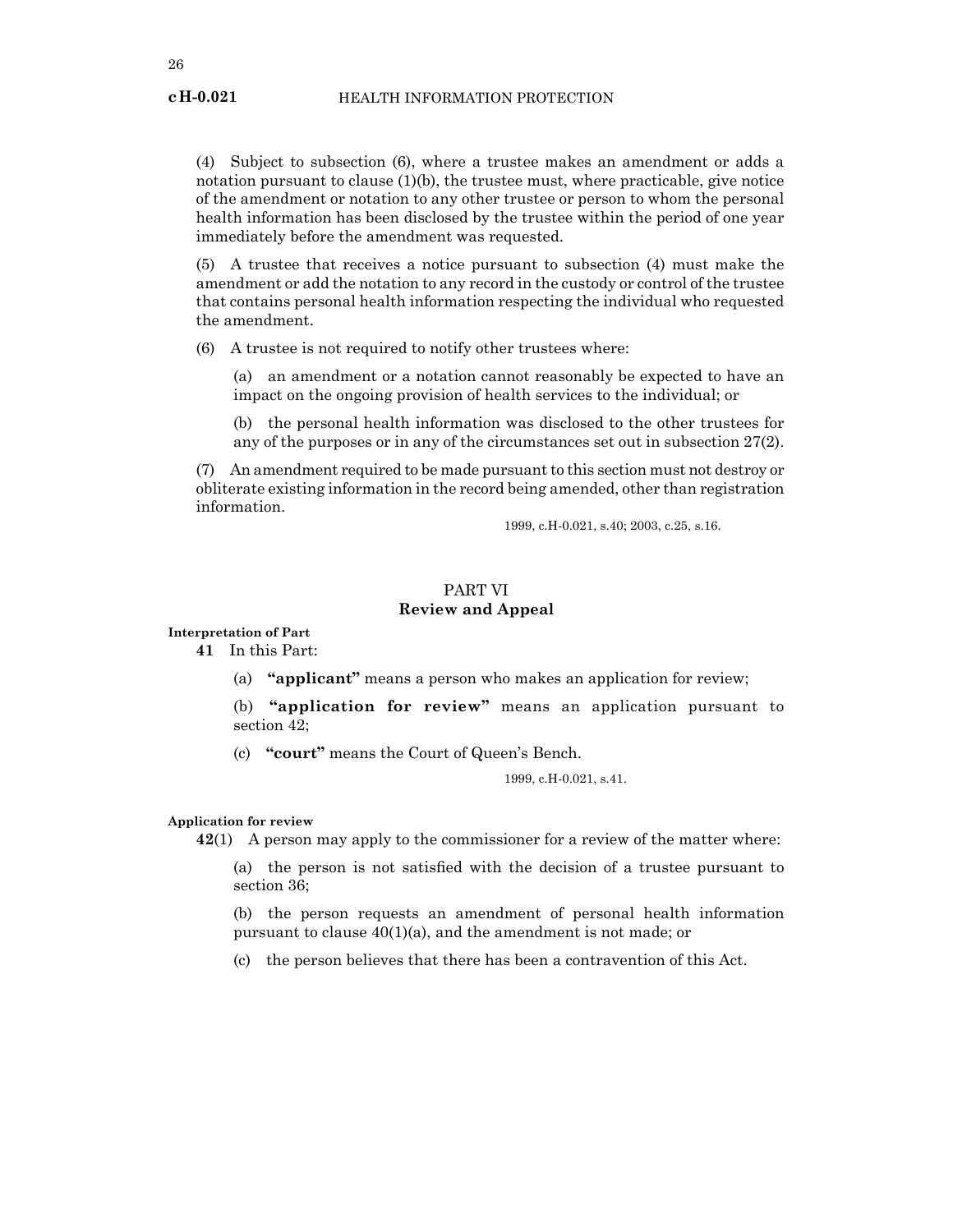(2) Subject to subsection (3), an application must be made in accordance with the regulations:

- (a) in the case of an application pursuant to clause  $(1)(a)$ , within one year after:
	- (i) the applicant is given written notice of the decision of the trustee; or
	- (ii) the period mentioned in subsection  $36(2)$  or  $37(1)$  expires;

(b) in the case of an application pursuant to clause  $(1)(b)$ , within one year after the expiry of the period mentioned in subsection 40(3); and

(c) in the case of an application pursuant to clause  $(1)(c)$ , within one year after the discovery of the alleged contravention.

(3) Where a person has commenced another review process, procedure or mechanism of a trustee, an application pursuant to subsection (1) must be made within one year after the day on which the other review process, procedure or mechanism is completed.

1999, c.H-0.021, s.42.

#### **Review or refusal to review**

**43**(1) Where the commissioner is satisfied that there are reasonable grounds to review any matter set out in an application for review, the commissioner shall review the matter.

(2) The commissioner may refuse to conduct a review or may discontinue a review if, in the opinion of the commissioner, the application for review:

- (a) is frivolous or vexatious;
- (b) is not made in good faith;
- (c) concerns a trivial matter;
- (d) does not affect the applicant personally;

(e) concerns a trustee that has an internal review process that the applicant has not used;

(f) concerns a professional who is governed by a health professional body or prescribed professional body mentioned in clause  $27(4)(h)$  that regulates its members pursuant to an Act, and the applicant has not used a complaints procedure available through the professional body; or

(g) is normally considered pursuant to another Act that provides a review or other mechanism to challenge a trustee's decision with respect to the access to or collection, amendment, use or disclosure of personal health information, and the applicant has not used that review or mechanism.

(3) The commissioner may suspend a review where the applicant has used another review process, procedure or mechanism and that process, procedure or mechanism has not been completed.

1999, c.H-0.021, s.43; 2003, c.25, s.17.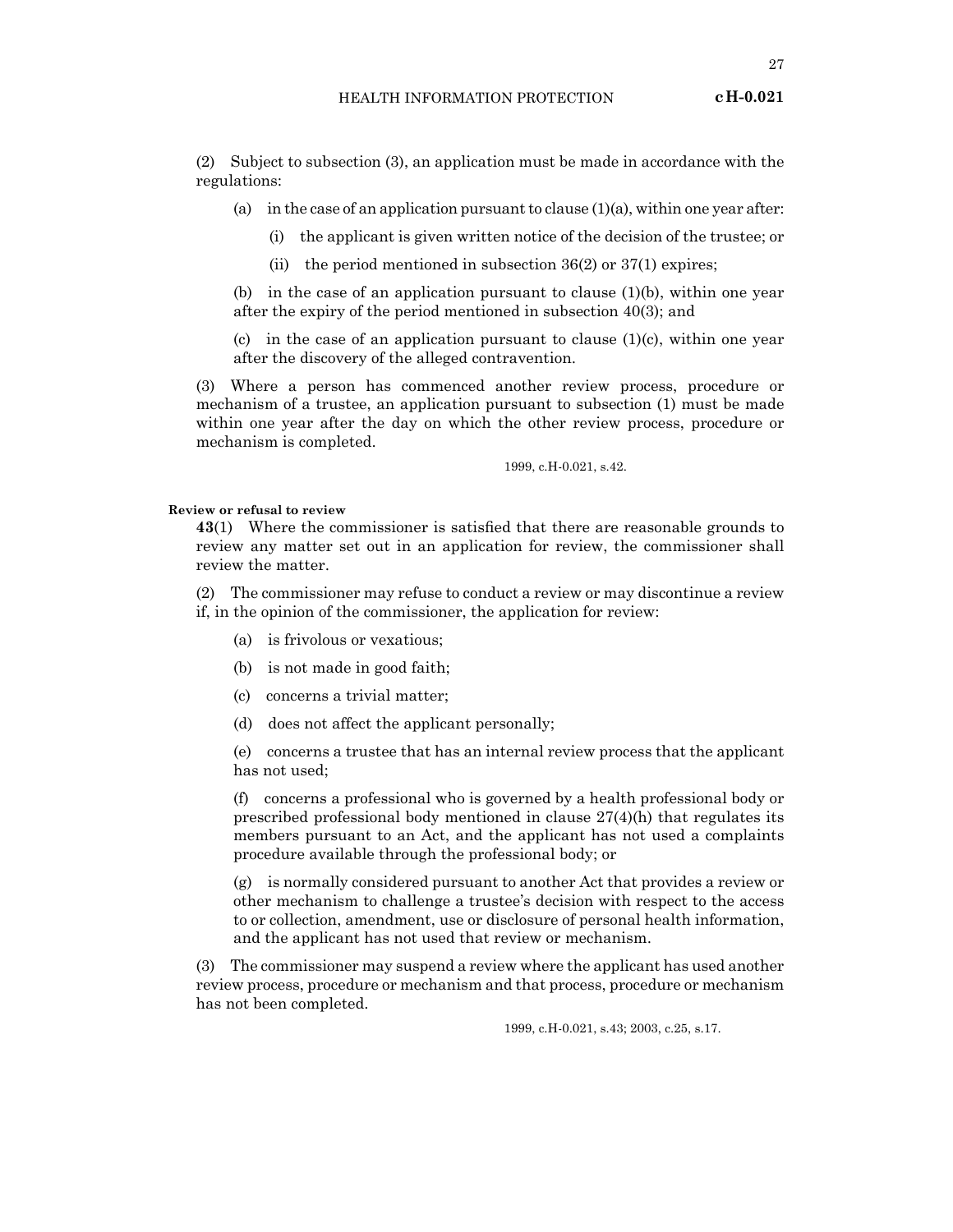#### **Notice of intention to review**

**44** Not less than 30 days before commencing a review, the commissioner shall inform the trustee of:

- (a) the commissioner's intention to conduct the review; and
- (b) the substance of the application for review.

$$
1999, c.H.0.021, s.44.
$$

#### **Conduct of review**

**45**(1) The commissioner shall conduct a review in private.

(2) The applicant and the trustee whose decision is the subject of a review are entitled to make representations to the commissioner in the course of the review.

- (3) No one is entitled as of right:
	- (a) to be present during a review; or

(b) before or after a review, to have access to, or to comment on, representations made to the commissioner by any other person.

1999, c.H-0.021, s.45.

#### **Powers of commissioner**

**46**(1) Notwithstanding any other Act or any privilege that is available at law, the commissioner may, in a review, require to be produced and examine any personal health information that is in the custody or control of a trustee.

(2) For the purposes of conducting a review, the commissioner may summon and enforce the appearance of persons before the commissioner and compel them to give oral or written evidence on oath or affirmation and to produce any documents or things that the commissioner considers necessary for a full review, in the same manner and to the same extent as the court.

(3) For the purposes of subsection (2), the commissioner may administer an oath or affirmation.

1999, c.H-0.021, s.46.

## **Burden of proof**

**47** Where a review relates to a decision to refuse an individual access to all or part of a record, the onus is on the trustee to prove that the individual has no right of access to the record or part of the record.

1999, c.H-0.021, s.47.

**cH-0.021**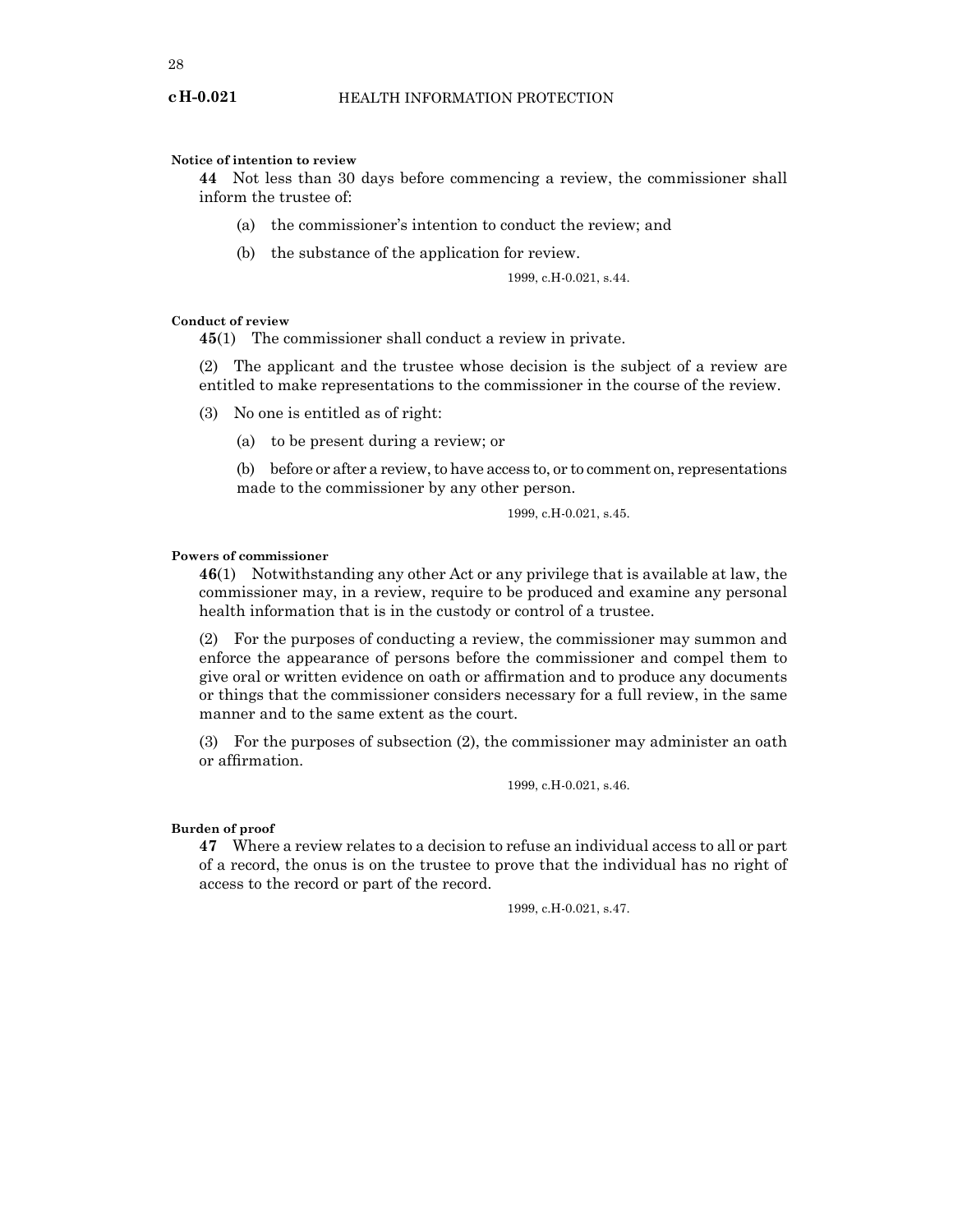#### **Commissioner to report**

**48**(1) On completing a review, the commissioner shall:

- (a) prepare a written report setting out the commissioner's recommendations with respect to the matter and the reasons for those recommendations; and
- (b) forward a copy of the report to the trustee and to the applicant.

(2) In the report, the commissioner may make any recommendations with respect to the matter under review that the commissioner considers appropriate.

1999, c.H-0.021, s.48.

#### **Decision of trustee**

**49** Within 30 days after receiving a report of the commissioner pursuant to subsection 48(1), the trustee shall:

(a) make a decision to follow the recommendations of the commissioner or any other decision that the trustee considers appropriate; and

(b) give written notice of the decision to the commissioner and the applicant.

1999, c.H-0.021, s.49.

#### **Appeal to court**

**50**(1) Within 30 days after receiving a decision of the trustee pursuant to section 49 that the trustee will or will not comply with the recommendations of the commissioner, an applicant may appeal that decision to the court.

(2) The commissioner shall not be a party to an appeal.

#### 1999, c.H-0.021, s.50.

#### **Powers of court on appeal**

**51**(1) On an appeal, the court:

(a) shall determine the matter *de novo*; and

(b) may examine any record in private in order to determine on the merits whether the information in the record may be withheld pursuant to this Act.

(2) Notwithstanding any other Act or any privilege that is available at law, the court, on an appeal, may examine any record in the custody or control of a trustee, and no person shall withhold information from the court on any grounds.

(3) The court shall take every reasonable precaution, including, where appropriate, receiving representations without notice and conducting hearings in private, to avoid disclosure by the court or any person of:

(a) any information or other material if the nature of the information or material could justify a refusal by a trustee to give access to a record or part of a record; or

(b) any information as to whether a record exists if the trustee, in refusing to give access, does not indicate whether the record exists.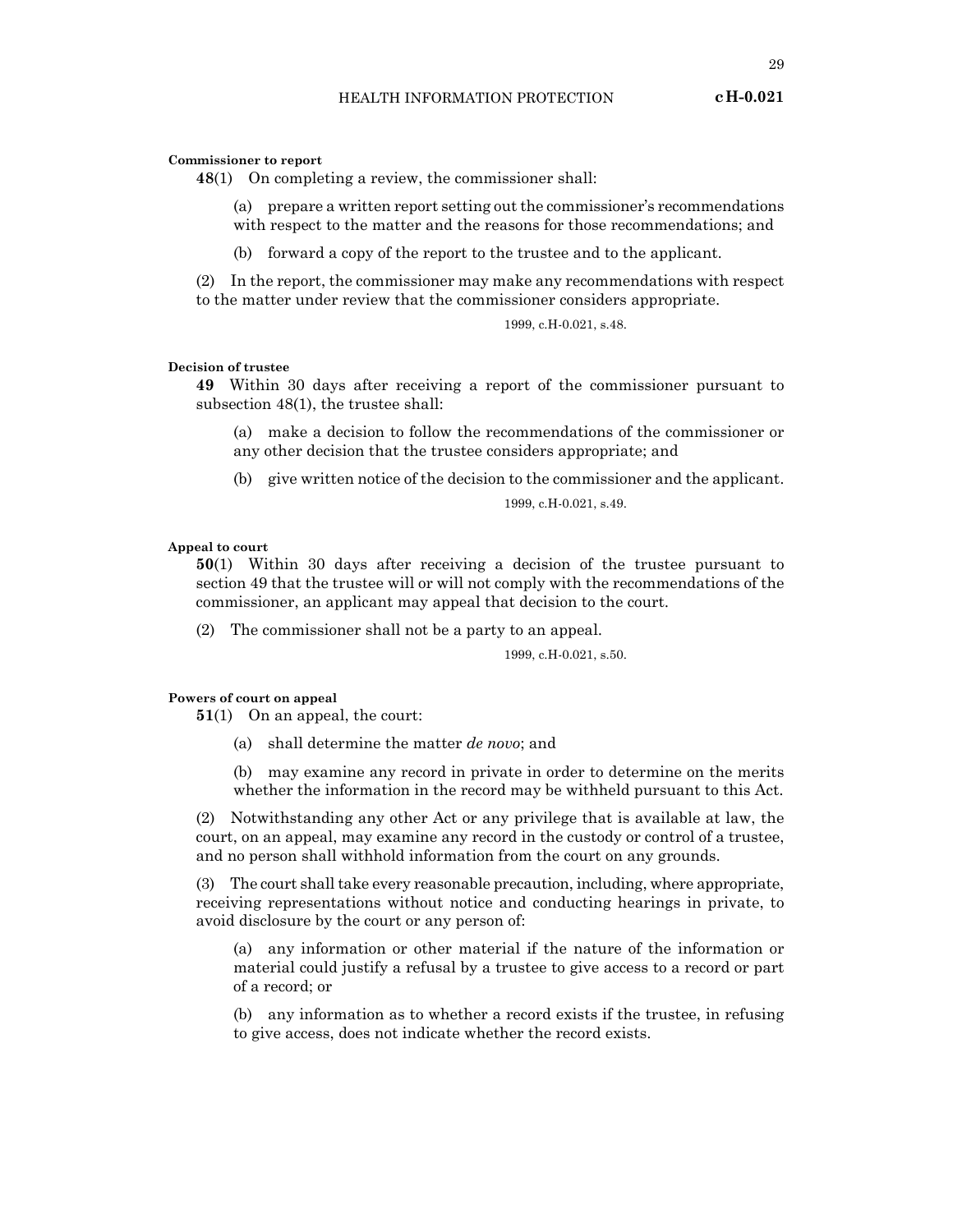(4) If, in the opinion of the court, there is evidence of the commission of an offence against an Act, a regulation, an Act of the Parliament of Canada or a regulation made pursuant to an Act of the Parliament of Canada, the court may disclose to the Attorney General for Saskatchewan or the Attorney General of Canada information that relates to the commission of the offence.

(5) Where, on an appeal, the court determines that a trustee has contravened this Act, the court may make any order that it considers appropriate.

1999, c.H-0.021, s.51; 2018, c42, s.65.

## PART VII **Commissioner**

#### **Privacy powers of commissioner**

**52** The commissioner may:

(a) offer comment on the implications for personal health information of proposed legislative schemes or programs of trustees;

(b) after hearing a trustee, recommend that the trustee:

(i) cease or modify a specified practice of collecting, using or disclosing information that contravenes this Act; and

(ii) destroy collections of personal health information collected in contravention of this Act;

(c) in appropriate circumstances, comment on the collection of personal health information in a manner other than directly from the individual to whom it relates;

(d) from time to time, carry out investigations with respect to personal health information in the custody or control of trustees to ensure compliance with this Act;

(e) comment on the implications for protection of personal health information of any aspect of the collection, storage, use or transfer of personal health information.

1999, c.H-0.021, s.52.

#### **General powers of commissioner**

**53** The commissioner may:

(a) engage in or commission research into matters affecting the carrying out of the purposes of this Act;

(b) conduct public education programs and provide information concerning this Act and the commissioner's role and activities;

(c) receive representations concerning the operation of this Act.

1999, c.H-0.021, s.53.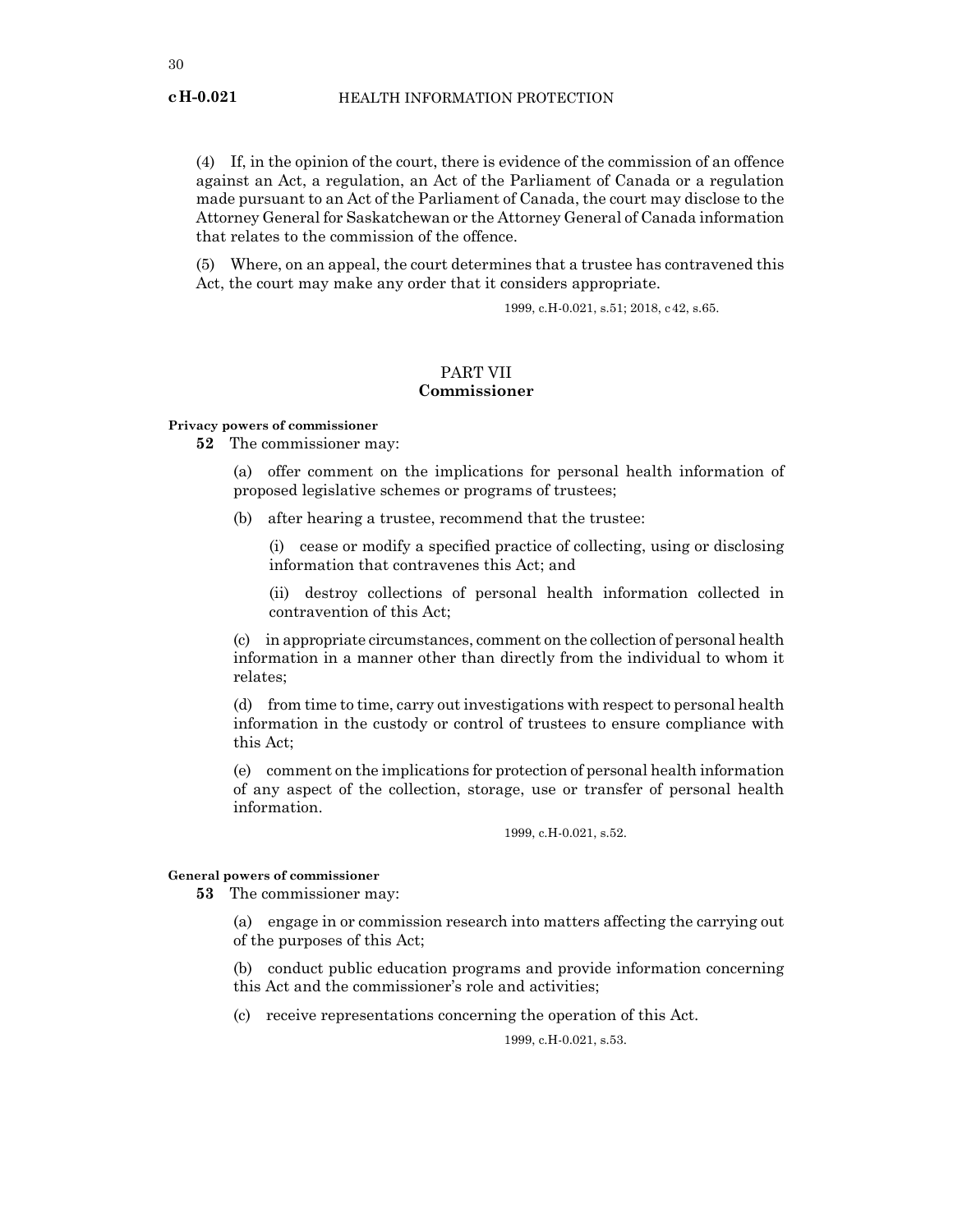**Confidentiality**

**54**(1) Except as provided in this section, the commissioner shall not disclose any information that comes to the knowledge of the commissioner in the exercise of the powers, performance of the duties or carrying out of the functions of the commissioner pursuant to this Act.

(2) Subsection (1) applies, with any necessary modification, to the staff of the commissioner.

(3) In the course of a review pursuant to section 45, the commissioner may disclose any information that the commissioner considers necessary to disclose to facilitate the review.

(4) In a report prepared pursuant to this Act, the commissioner may disclose any information that the commissioner considers necessary to disclose to establish grounds for the findings and recommendations in the report.

(5) When making a disclosure pursuant to subsection (3) or (4), the commissioner shall take every reasonable precaution to avoid disclosure of, and shall not disclose:

(a) any information or other material if the nature of the information or material could justify a refusal by a trustee to give access to a record or part of a record; or

(b) any information as to whether a record exists if the trustee, in refusing to give access, does not indicate whether the record exists.

(6) If, in the opinion of the commissioner, there is evidence of the commission of an offence against an Act, a regulation, an Act of the Parliament of Canada or a regulation made pursuant to an Act of the Parliament of Canada, the commissioner may disclose to the Attorney General for Saskatchewan or the Attorney General of Canada information that relates to the commission of the offence.

1999, c.H-0.021, s.54.

**Non-compellability**

**55**(1) The commissioner is not compellable to give evidence in a court or in a proceeding of a judicial nature concerning any information that comes to the knowledge of the commissioner in the exercise of the powers, performance of the duties or carrying out of the functions of the commissioner pursuant to this Act.

(2) Subsection (1) applies, with any necessary modification, to the staff of the commissioner.

1999, c.H-0.021, s.55.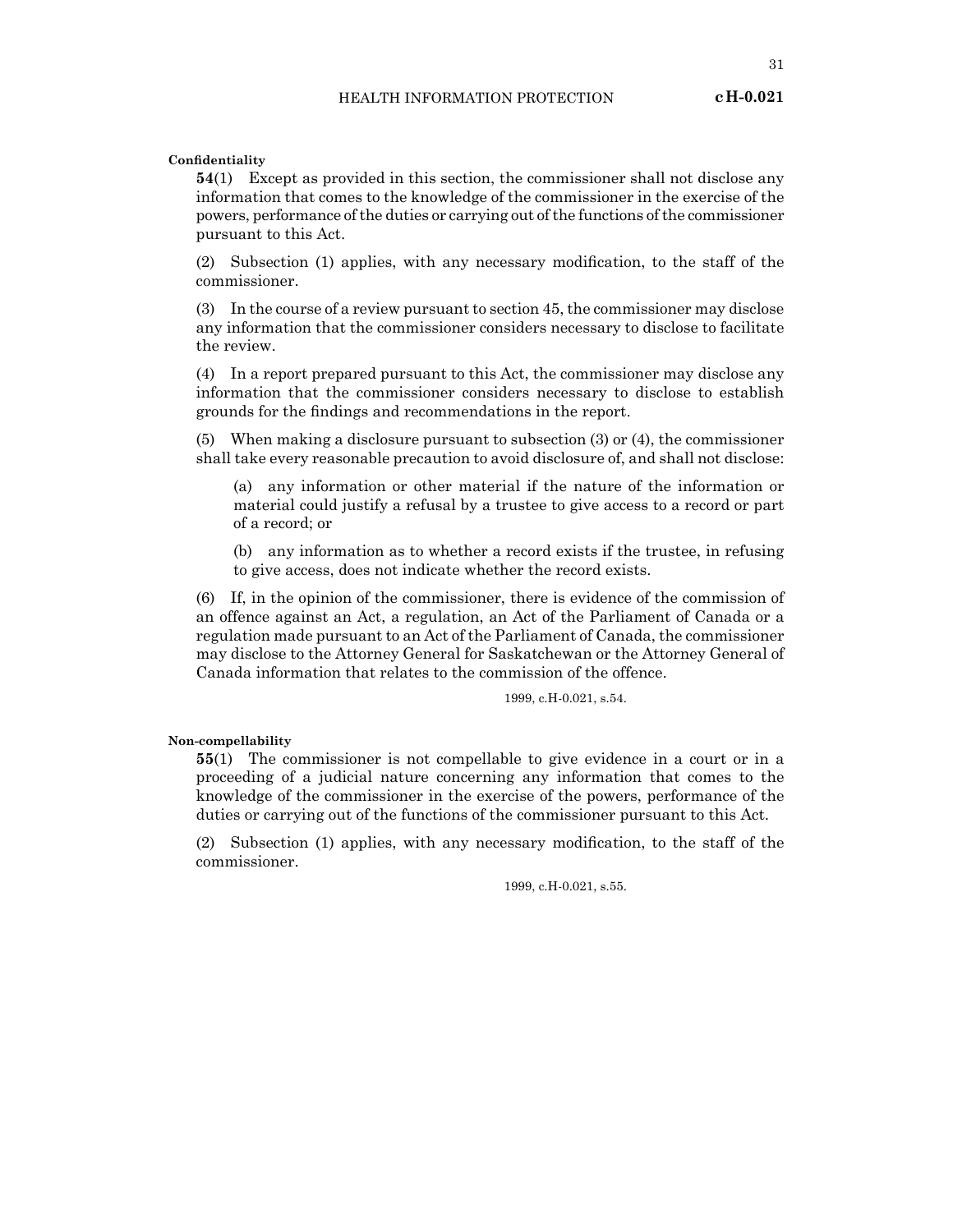## PART VIII **General**

#### **Exercise of rights by other persons**

**56** Any right or power conferred on an individual by this Act may be exercised:

(a) where the individual is deceased, by the individual's personal representative if the exercise of the right or power relates to the administration of the individual's estate;

(b) where a personal guardian has been appointed for the individual, by the guardian if the exercise of the right or power relates to the powers and duties of the guardian;

(c) by an individual who is less than 18 years of age in situations where, in the opinion of the trustee, the individual understands the nature of the right or power and the consequences of exercising the right or power;

(d) where the individual is less than 18 years of age, by the individual's legal custodian in situations where, in the opinion of the trustee, the exercise of the right or power would not constitute an unreasonable invasion of the privacy of the individual;

(e) where the individual does not have the capacity to give consent:

(i) by a person designated by the Minister of Social Services if the individual is receiving services pursuant to *The Residential Services Act* or *The Rehabilitation Act*; or

(ii) by a person who, pursuant to *The Health Care Directives and Substitute Health Care Decision Makers Act, 2015*, is entitled to make a health care decision, as defined in that Act, on behalf of the individual; or

(f) by any person designated in writing by the individual pursuant to section 15.

> 1999, c.H-0.021, s.56; 2004, c.65, s.11; 2015, c.11, s.4; 2020, c13, s.7.

#### **Information about trustees**

**57** Where information about a trustee or the activities of a trustee is collected in conjunction with the collection of personal health information and regulations are made pursuant to clause  $63(1)(w)$  governing that information, no person shall use or disclose the information about the trustee or the trustee's activities except in accordance with those regulations.

1999, c.H-0.021, s.57.

#### **Decisions of trustees**

**58**(1) Where this Act or the regulations require a decision to be made or an opinion to be formed by a trustee that is a government institution as defined in *The Freedom of Information and Protection of Privacy Act*, the person who is the head, as defined in that Act, of the government institution, or the designate of the head, shall make the decision or form the opinion on behalf of the trustee.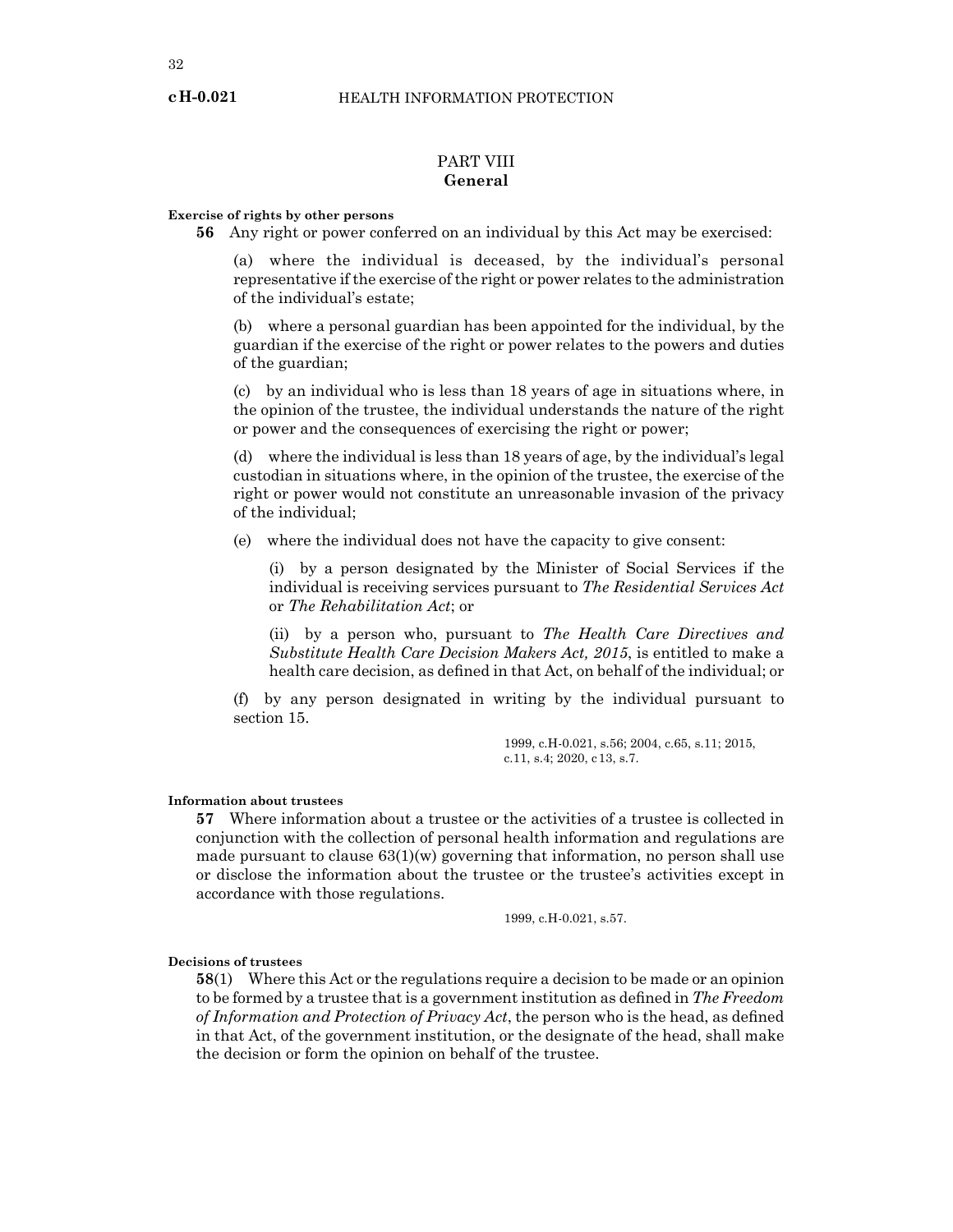(2) Where this Act or the regulations require a decision to be made or an opinion to be formed by a trustee that is a local authority as defined in *The Local Authority Freedom of Information and Protection of Privacy Act*, the person who is the head, as defined in that Act, of the local authority, or the designate of the head, shall make the decision or form the opinion on behalf of the trustee.

(3) Where this Act or the regulations require a decision to be made or an opinion to be formed by a trustee to whom subsection (1) or (2) does not apply, the trustee shall designate a person to make the decision or form the opinion on behalf of the trustee.

1999, c.H-0.021, s.58.

**59 Repealed.** 2017, c P-30.3, s 11-9

#### **Annual report**

**60**(1) Within three months after the end of each fiscal year, the commissioner shall prepare and submit an annual report to the Speaker of the Assembly, and the Speaker shall cause the report to be laid before the Assembly in accordance with section 13 of *The Executive Government Administration Act*.

(2) The annual report of the commissioner is to provide details of the activities of the office in relation to the commissioner's responsibilities pursuant to this Act during that fiscal year and, in particular, concerning any instances where the commissioner's recommendations made after a review have not been complied with.

1999, c.H-0.021, s.60; 2014, c.E-13.1, s.62.

#### **Proceedings prohibited**

**61**(1) No action or proceeding lies or shall be commenced against a trustee, an information management service provider or the Government of Saskatchewan or an officer or employee of a trustee, an information management service provider or the Government of Saskatchewan with respect to:

(a) the use or disclosure in good faith of personal health information pursuant to this Act; or

(b) any consequences that flow from the use or disclosure mentioned in clause (a).

(2) No action or proceeding lies or shall be commenced against the commissioner or any employee or agent of the commissioner for any loss or damage suffered by a person by reason of anything in good faith done, caused, permitted or authorized to be done, attempted to be done or omitted to be done, by any of them, pursuant to or in the exercise of or supposed exercise of any power conferred by this Act or the regulations or in the carrying out or supposed carrying out of any order made pursuant to this Act or any duty imposed by this Act or the regulations.

1999, c.H-0.021, s.61.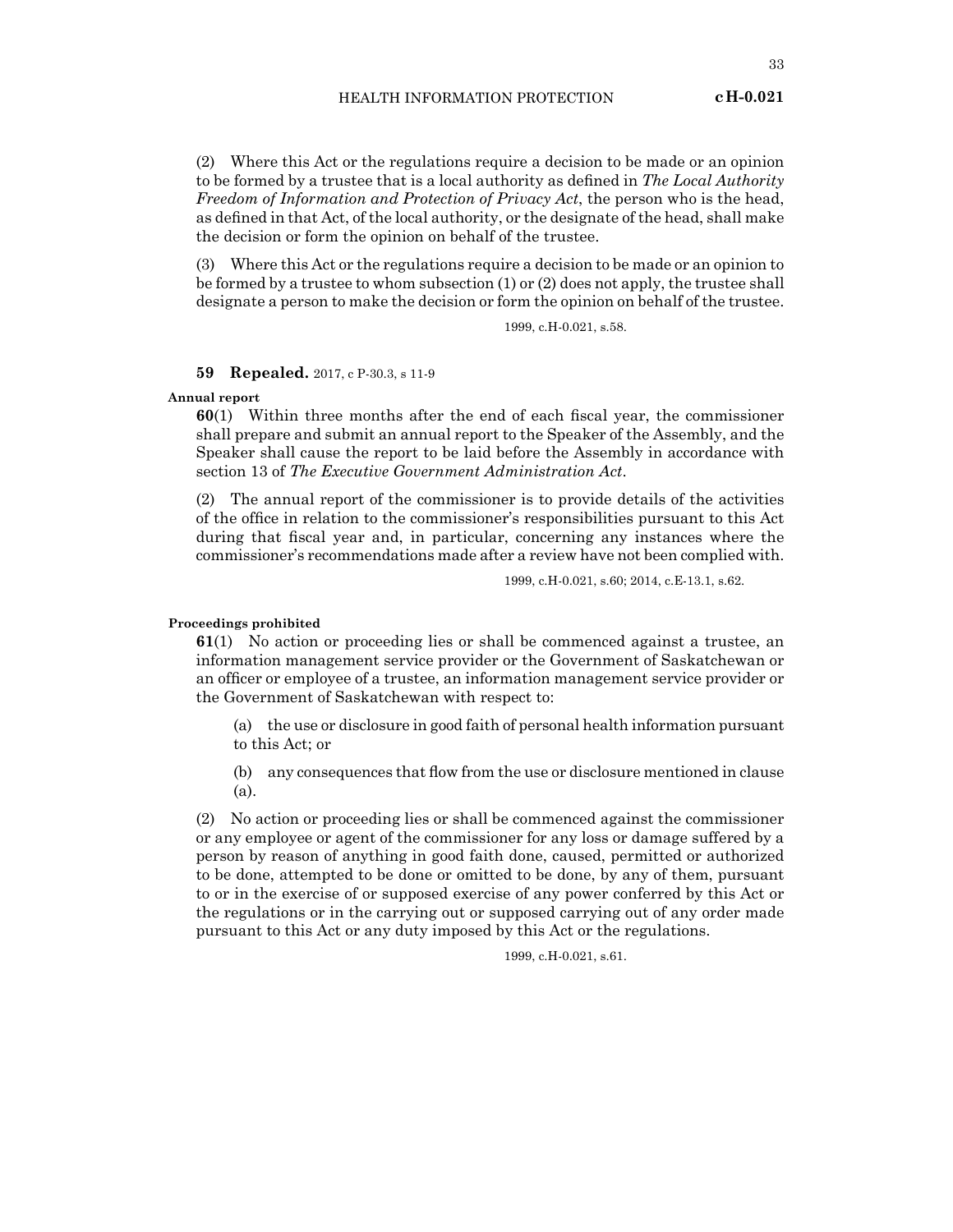#### **Immunity from prosecution**

**62** No person is liable to prosecution for an offence against any Act or regulation by reason of that person's compliance with a requirement or recommendation of the commissioner pursuant to this Act.

1999, c.H-0.021, s.62.

#### **Regulations**

**63**(1) For the purpose of carrying out this Act according to its intent, the Lieutenant Governor in Council may make regulations:

(a) defining, enlarging or restricting the meaning of any word or expression used in this Act but not defined in this Act;

(b) for the purposes of subclause  $2(t)(xii)$ , designating classes of persons as health professionals;

(c) for the purposes of subclause  $2(t)(xv)$ , prescribing persons, bodies or classes of persons or bodies as trustees;

(d) for the purposes of clause  $4(4)(i)$ , prescribing Acts or regulations or provisions of Acts or regulations to which Parts II, IV and V of this Act do not apply with respect to personal health information;

(e) **Repealed.** 2003, c.25, s.18.

(e.1) for the purposes of section 8, prescribing a form for a written direction;

(f) for the purposes of subsection  $11(1)$ , prescribing other identifying numbers;

(g) for the purposes of clause  $11(3)(b)$ , prescribing circumstances in which a person may require the production of another person's health services number;

(h) prescribing and governing administrative, technical and physical safeguards for the protection of personal health information;

(i) prescribing and governing standards for the retention and destruction of personal health information and governing retention and destruction policies;

(j) governing agreements between trustees and information management service providers;

 $(i,1)$  for the purposes of subsection 18.1(1), prescribing persons who may create and control comprehensive health records;

(k) for the purposes of section 22, designating information management service providers as archives to which trustees and former trustees can transfer custody and control of personal health information and governing access to and use, disclosure, processing, storing, archiving, modification and destruction of personal health information by designated archives;

(l) for the purposes of clause  $25(1)(g)$ , prescribing circumstances in which a trustee may collect personal health information other than directly from the subject individual;

**cH-0.021**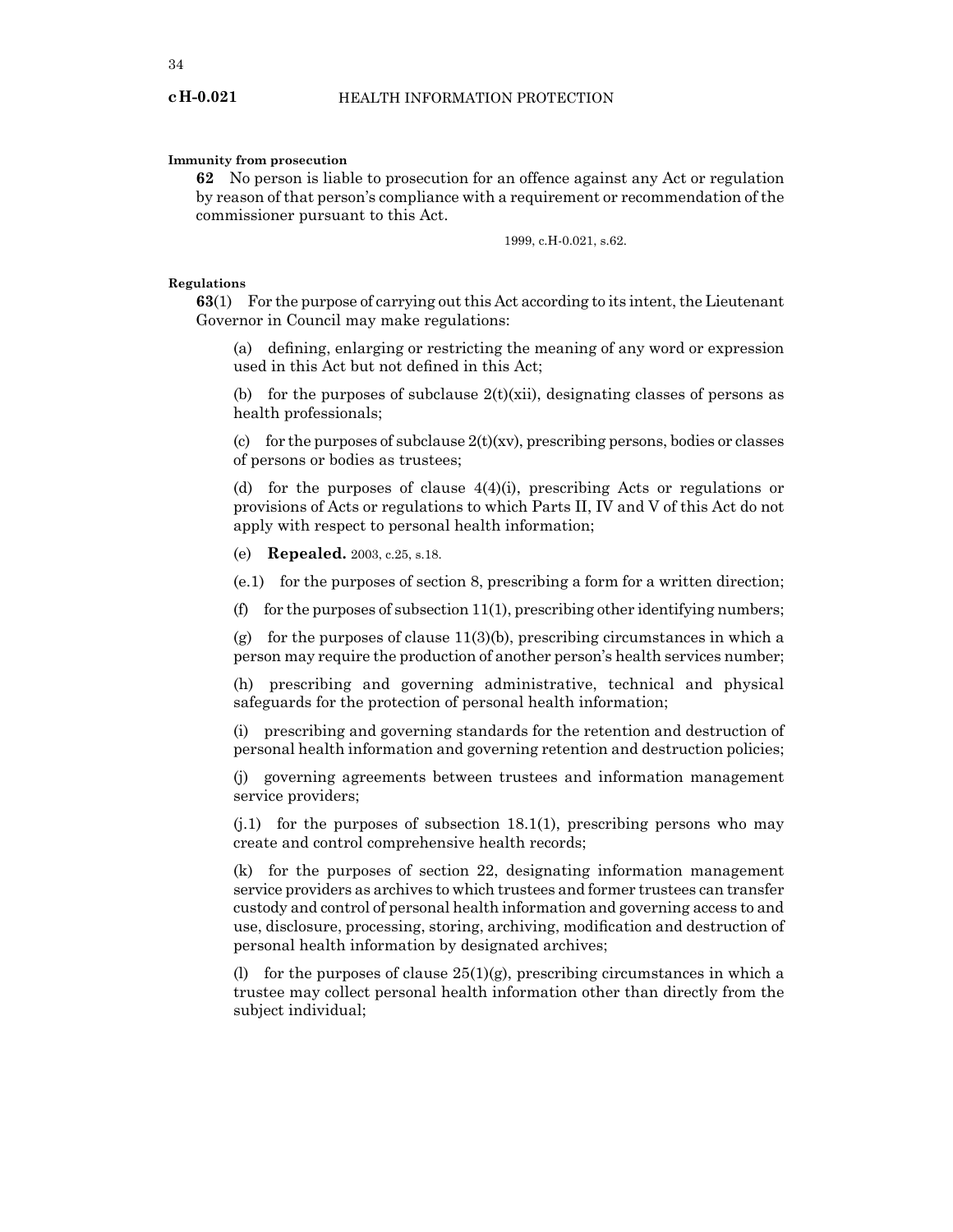(m) prescribing purposes for which a trustee may use personal health information pursuant to clause 26(2)(d);

(n) **Repealed.** 2003, c.25, s.18.

(o) for the purposes of clause  $27(4)(p)$ , prescribing circumstances in which personal health information in the custody or control of a trustee may be disclosed without the consent of the subject individual;

(p) for the purposes of clause  $27(4)$ (h), prescribing professional bodies to which personal health information may be disclosed;

(q) prescribing persons with whom or bodies with which the minister may enter into agreements pursuant to clause 28(5)(b);

(r) for the purposes of subsection 28(8), prescribing and governing:

(i) circumstances in which registration information may be disclosed without the consent of the subject individual;

(ii) persons to whom registration information may be disclosed without the consent of the subject individual;

(iii) purposes for which registration information may be disclosed without the consent of the subject individual;

 $(r.1)$  for the purposes of subsection 30(1), prescribing persons who may give consent to the use or disclosure of personal health information where the subject individual is deceased;

(s) governing the making of written requests for access to personal health information;

(t) prescribing the maximum amounts that may be charged as fees to recover costs incurred in providing access to personal health information;

(u) governing the making of requests for amendments to personal health information and the amending of personal health information by trustees;

(v) governing applications for review pursuant to section 42;

(w) for the purposes of section 57, governing the use and disclosure of information respecting trustees and their activities;

(x) prescribing any matter or thing required or authorized by this Act to be prescribed in the regulations;

(y) respecting any other matter or thing that the Lieutenant Governor in Council considers necessary to carry out the intent of this Act.

(2) At least 30 days before the coming into force of a regulation made pursuant to clause  $(1)(d)$ ,  $(g)$ ,  $(l)$ ,  $(m)$ ,  $(o)$  or  $(r)$ , the minister shall provide a copy of the proposed regulation to each of the health professional bodies that regulate members of a health profession pursuant to an Act.

> 1999, c.H-0.021, s.63; 2003, c.25, s.18; 2015, c.12, s.7.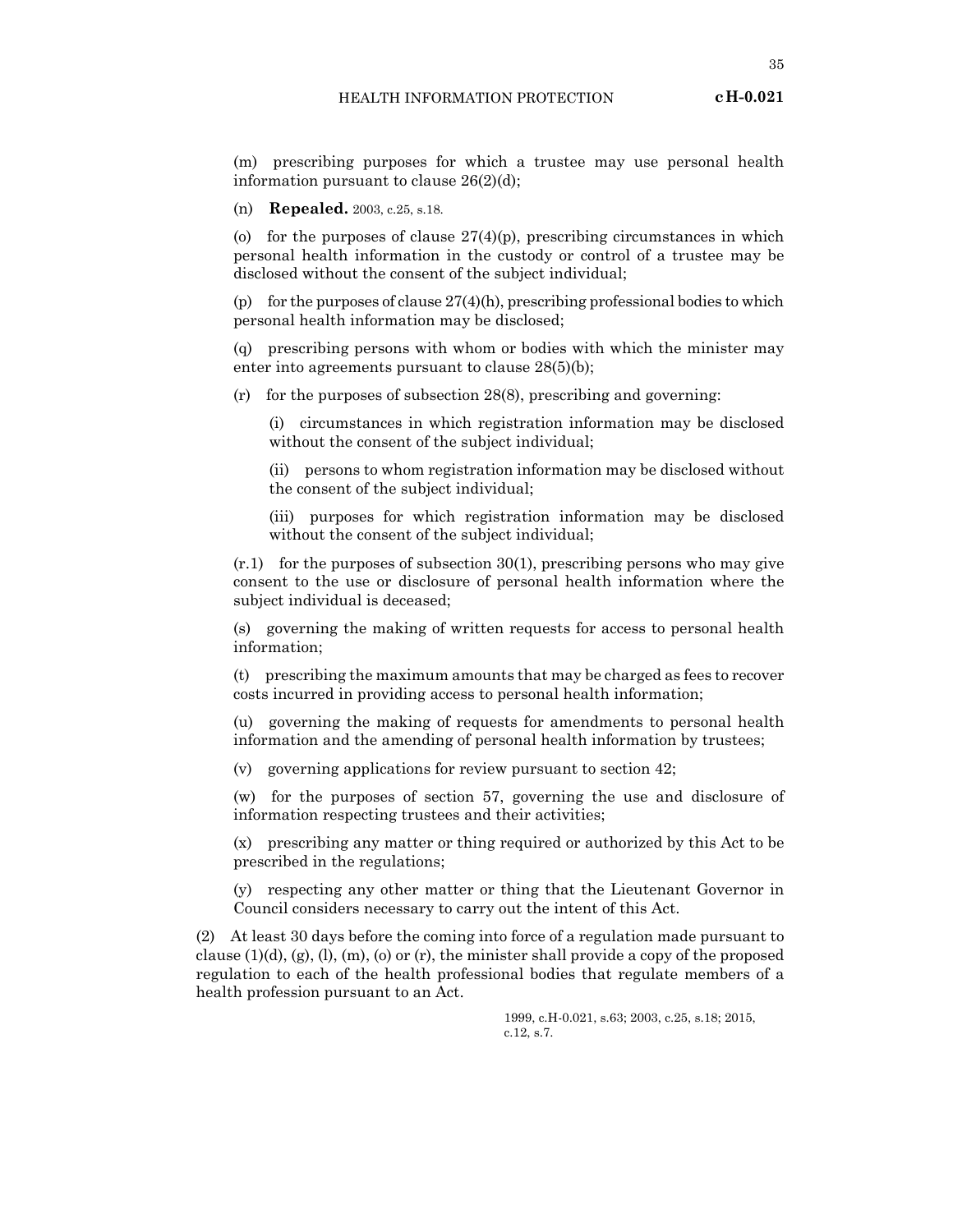**Offences**

**64**(1) No person shall:

(a) knowingly contravene any provision of this Act or the regulations;

(b) without lawful justification or excuse, wilfully obstruct, hinder or resist the commissioner or any other person in the exercise of the powers, performance of the duties or the carrying out of the functions of the commissioner or other person pursuant to this Act;

(c) without lawful justification or excuse, refuse or wilfully fail to comply with any lawful requirement of the commissioner or any other person pursuant to this Act;

(d) wilfully make any false statement to, or mislead or attempt to mislead, the commissioner or any other person in the exercise of the powers, performance of the duties or carrying out of the functions of the commissioner or other person pursuant to this Act;

(e) wilfully destroy any record that is governed by this Act with the intent to evade a request for access to the record; or

(f) obtain another person's personal health information by falsely representing that he or she is entitled to the information.

(1.1) No trustee or information management service provider, or former trustee or information management service provider, shall fail to keep secure the personal health information in its custody or control as required by this Act.

(1.2) No person shall be found to have contravened subsection (1.1) if that person can establish that he or she took all reasonable steps to prevent the contravention.

(2) Every person who contravenes subsection (1) or (1.1) is guilty of an offence and is liable on summary conviction:

(a) in the case of an individual, to a fine of not more than \$50,000, to imprisonment for not more than one year or to both; and

(b) in the case of a corporation, to a fine of not more than \$500,000.

(3) Every director, officer or agent of a corporation who directed, authorized, assented to, acquiesced in or participated in an act or omission of the corporation that would constitute an offence by the corporation is guilty of that offence, and is liable on summary conviction to a fine of not more than \$50,000, to imprisonment for not more than one year or to both, whether or not the corporation has been prosecuted or convicted.

(3.1) An individual who is an employee of or in the service of a trustee or information management service provider and who knowingly discloses or directs another person to disclose personal health information in circumstances that would constitute an offence by the trustee or information management service provider pursuant to this Act is guilty of an offence and is liable on summary conviction to a fine of not more than \$50,000, to imprisonment for not more than one year or to both, whether or not the trustee or information management service provider has been prosecuted or convicted.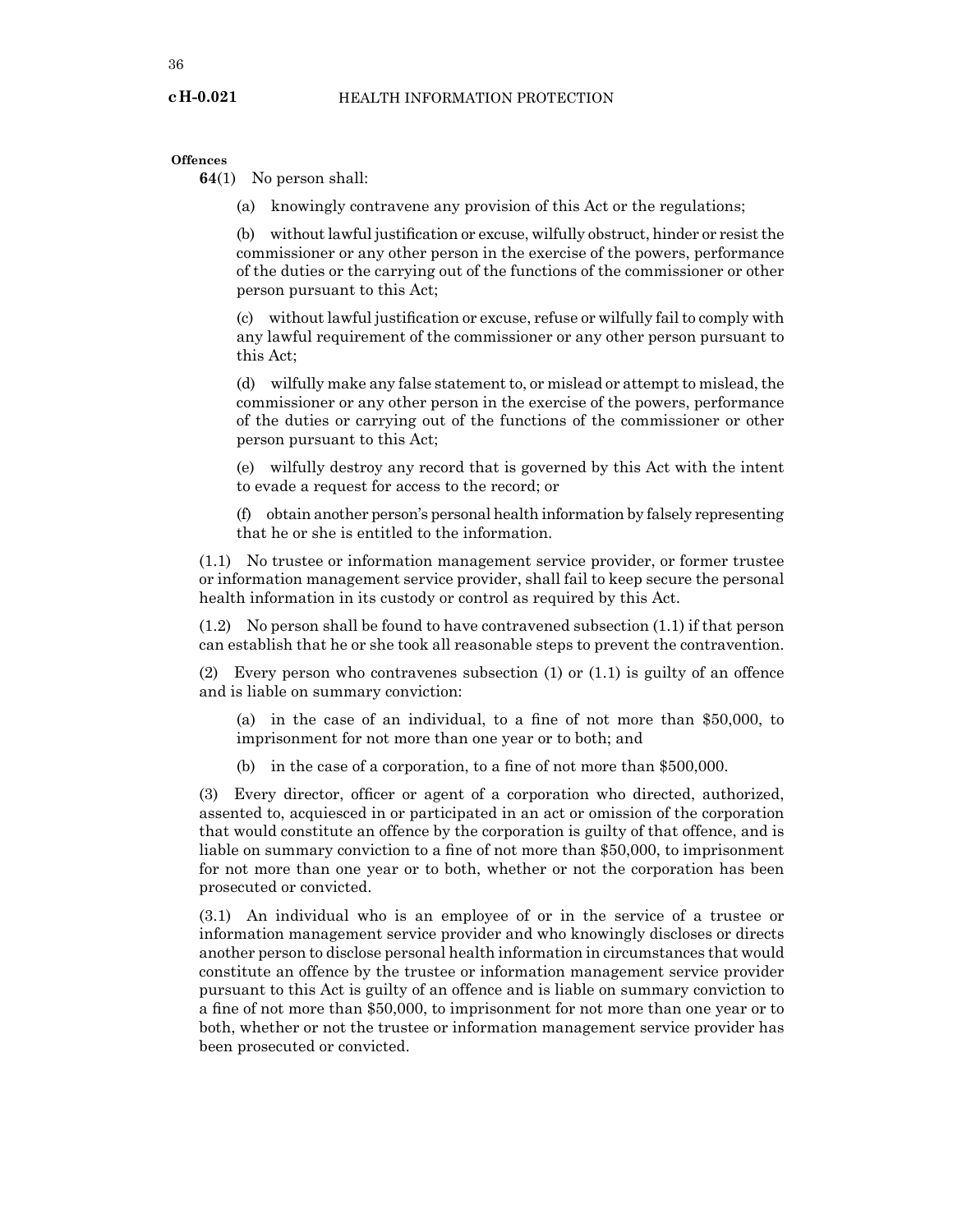(3.2) An individual who is an employee of or in the service of a trustee and who wilfully accesses or uses or directs another person to access or use personal health information that is not reasonably required by that individual to carry out a purpose authorized pursuant to this Act is guilty of an offence and is liable on summary conviction to a fine of not more than \$50,000, to imprisonment for not more than one year or to both, whether or not the trustee has been prosecuted or convicted.

(3.3) An individual who is an employee of or in the service of an information management service provider and who wilfully accesses or uses or directs another person to access or use personal health information for a purpose that is not authorized by subsection 18(1) of this Act is guilty of an offence and is liable on summary conviction to a fine of not more than \$50,000, to imprisonment for not more than one year or to both, whether or not the information management service provider has been prosecuted or convicted.

(4) No prosecution shall be commenced pursuant to this section except with the express consent of the Attorney General for Saskatchewan.

(5) No prosecution shall be commenced pursuant to this section after the expiration of two years after the date of the discovery of the alleged offence.

1999, c.H-0.021, s.64; 2015, c.12, s.8.

## PART IX

## **Transitional, Consequential Amendments and Coming into Force**

**Transitional**

**65**(1) The Lieutenant Governor in Council, on the recommendation of the minister, may, by order made within the first five years after the coming into force of this section, exempt any specified activities of a trustee from the application of this Act or any provision of this Act where:

(a) in the minister's opinion, the implementation of all or any provision of this Act will cause undue hardship to a trustee; and

(b) the minister is satisfied that the exemption will not have a significant impact on the interests of individuals whose personal health information is in the custody or control of the trustee.

(2) An order pursuant to subsection (1) must specify a date on which the exemption expires.

1999, c.H-0.021, s.65.

**66 to 68 Dispensed.** These sections make consequential amendments to other Acts. The amendments have been incorporated into the corresponding Acts.